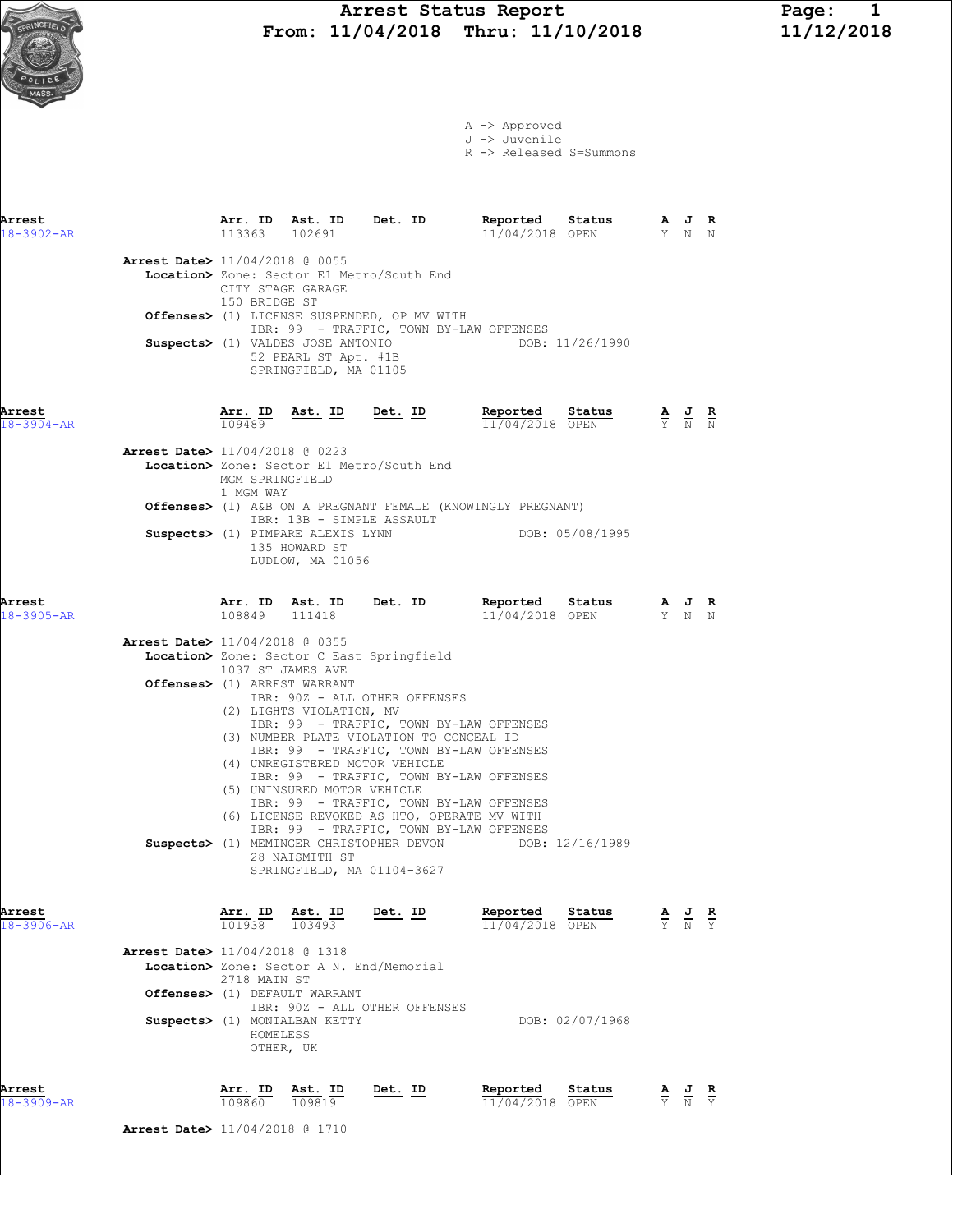## Arrest Status Report Page: 2 From: 11/04/2018 Thru: 11/10/2018 11/12/2018

|                            |                                                                                                                                               | A -> Approved<br>J -> Juvenile<br>R -> Released S=Summons |                                                                                                 |  |
|----------------------------|-----------------------------------------------------------------------------------------------------------------------------------------------|-----------------------------------------------------------|-------------------------------------------------------------------------------------------------|--|
|                            |                                                                                                                                               |                                                           |                                                                                                 |  |
|                            | Location> Zone: Sector H1 Forest Park<br>FOREST PARK AVE                                                                                      |                                                           |                                                                                                 |  |
|                            | <b>Offenses&gt;</b> (1) ARREST WARRANT DOCKET #1823CR007242<br>IBR: 90Z - ALL OTHER OFFENSES                                                  |                                                           |                                                                                                 |  |
|                            | Suspects> (1) CRUZ GLENDA LIZ<br>36 TABLE RD<br>ENFIELD, CT                                                                                   | DOB: 03/02/1993                                           |                                                                                                 |  |
| Arrest<br>18-3911-AR       | $\frac{\texttt{Arr.}}{103391}$ $\frac{\texttt{ Ast.}}{102821}$ $\frac{\texttt{Det.}}{202821}$                                                 | Reported Status<br>$11/04/2018$ OPEN                      | $\frac{\mathbf{A}}{\mathbf{Y}}$ $\frac{\mathbf{J}}{\mathbf{N}}$ $\frac{\mathbf{R}}{\mathbf{Y}}$ |  |
|                            | <b>Arrest Date&gt;</b> 11/04/2018 @ 1830<br>Location> Zone: Sector E2 Metro/6Corners                                                          |                                                           |                                                                                                 |  |
|                            | CROSBY ST<br>Offenses> (1) UNLICENSED OPERATION OF MV<br>IBR: 99 - TRAFFIC, TOWN BY-LAW OFFENSES                                              |                                                           |                                                                                                 |  |
|                            | (2) MARKED LANES VIOLATION<br>IBR: 99 - TRAFFIC, TOWN BY-LAW OFFENSES                                                                         |                                                           |                                                                                                 |  |
|                            | (3) OUI LIQUOR<br>IBR: 90D - DRIVING UNDER THE INFLUENCE                                                                                      |                                                           |                                                                                                 |  |
|                            | (4) UNINSURED MOTOR VEHICLE<br>IBR: 99 - TRAFFIC, TOWN BY-LAW OFFENSES<br>Suspects> (1) PAIZ-JUAN FRANCISCO<br>ORANGE ST<br>SPRINGFIELD, MA   | DOB: 04/25/1971                                           |                                                                                                 |  |
| Arrest<br>18-3913-AR       | $\frac{\texttt{Arr.}}{\texttt{S167}}$ $\frac{\texttt{ID}}{103389}$ $\frac{\texttt{Det.}}{10}$                                                 | Reported Status<br>11/05/2018 OPEN                        | $\frac{\mathbf{A}}{\mathbf{Y}}$ $\frac{\mathbf{J}}{\mathbf{N}}$ $\frac{\mathbf{R}}{\mathbf{Y}}$ |  |
|                            | Arrest Date> 11/05/2018 @ 0230<br>Location> Zone: Sector E2 Metro/6Corners                                                                    |                                                           |                                                                                                 |  |
|                            | 39 PINE ST Apt. #3R<br>Offenses> (1) B&E BUILDING NIGHTTIME FOR FELONY<br>IBR: 220 - BURGLARY / BREAKING AND ENTERI<br>$(2)$ . A&B $(Simple)$ |                                                           |                                                                                                 |  |
|                            | IBR: 13B - SIMPLE ASSAULT<br>Suspects> (1) LUIGGI MARIA ROSA<br>1310 WORCESTER ST<br>SPRINGFIELD, MA                                          | DOB: 02/21/1988                                           |                                                                                                 |  |
| Arrest<br>18-3915-AR       | Arr. ID Ast. ID<br><u>Det. ID</u><br>109860<br>100621                                                                                         | Reported Status<br>11/05/2018 OPEN                        | $\frac{\mathbf{A}}{\mathbf{Y}}$ $\frac{\mathbf{J}}{\mathbf{N}}$ $\frac{\mathbf{R}}{\mathbf{Y}}$ |  |
|                            | Arrest Date> 11/05/2018 @ 1740<br>Location> Zone: Sector H3 Forest Park/EFP                                                                   |                                                           |                                                                                                 |  |
|                            | 45 BRYANT ST Apt. #2FL<br>Offenses> (1) ARREST WARRANT DOCKET #1817CR002722                                                                   |                                                           |                                                                                                 |  |
|                            | IBR: 90Z - ALL OTHER OFFENSES<br>Suspects> (1) SANTIAGO-OFRAY DALWIN                                                                          | DOB: 09/16/1997                                           |                                                                                                 |  |
|                            | 45 BRYANT ST Apt. #2<br>SPRINGFIELD, MA 01108                                                                                                 |                                                           |                                                                                                 |  |
| Arrest<br>$18 - 3916 - AR$ | $\frac{\texttt{Arr.}}{108863}$ $\frac{\texttt{ Ast.}}{106661}$<br><u>Det. ID</u>                                                              | Reported Status<br>11/05/2018 OPEN                        | $\frac{\mathbf{A}}{\mathbf{Y}}$ $\frac{\mathbf{J}}{\mathbf{N}}$ $\frac{\mathbf{R}}{\mathbf{Y}}$ |  |
|                            | Arrest Date> 11/05/2018 @ 2014<br>Location> Zone: Sector B2 Liberty Heights                                                                   |                                                           |                                                                                                 |  |
|                            | 1132 ST JAMES AVE<br>Offenses> (1) DISORDERLY CONDUCT                                                                                         |                                                           |                                                                                                 |  |
|                            | IBR: 90C - DISORDERLY CONDUCT<br>(2) THREAT TO COMMIT CRIME                                                                                   |                                                           |                                                                                                 |  |
|                            | IBR: 13C - INTIMIDATION<br>Suspects> (1) GILBERT JERMAINE TETO<br>49 BENOIT CIR Apt. #C<br>CHICOPEE, MA 01020                                 | DOB: 11/10/1976                                           |                                                                                                 |  |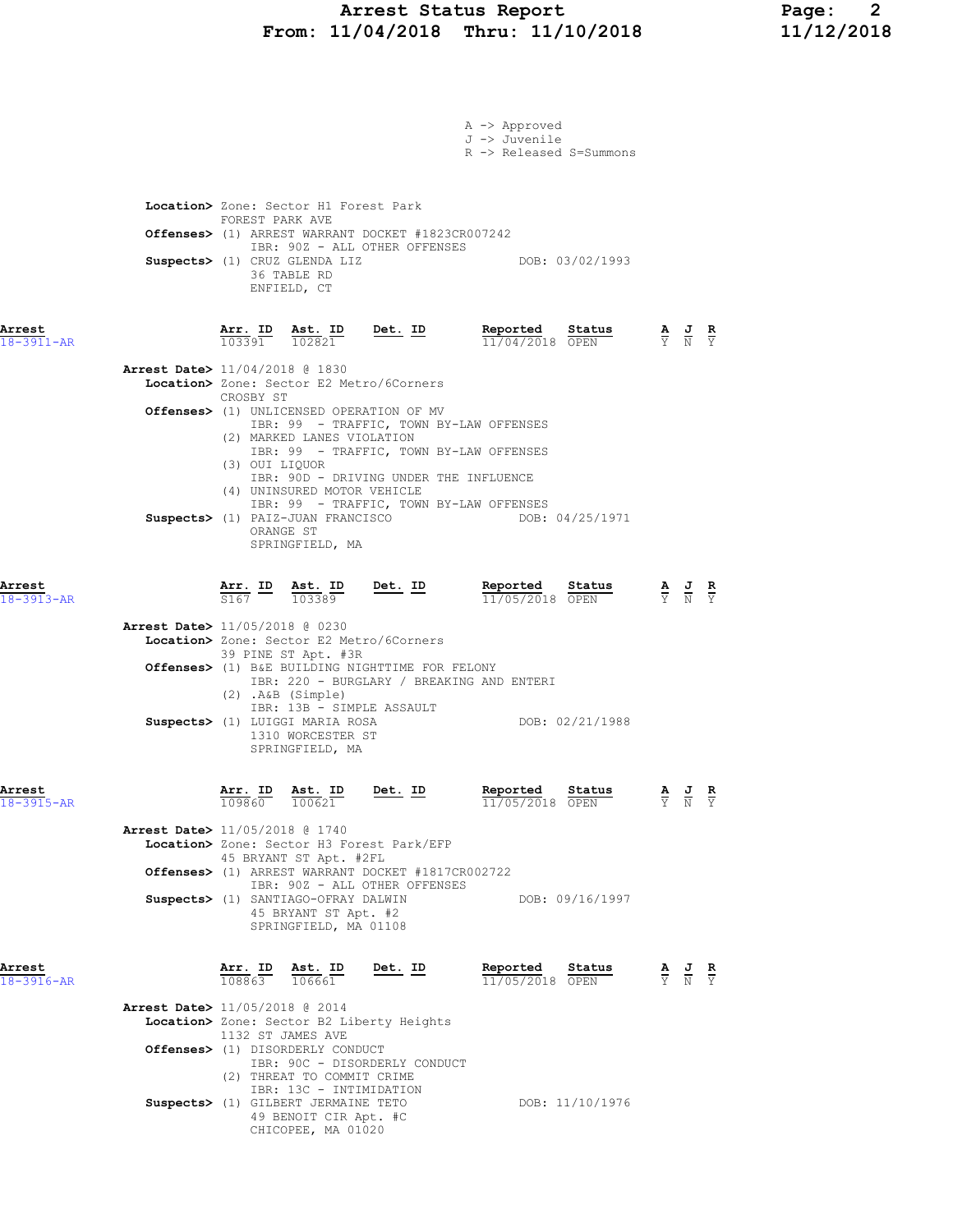## Arrest Status Report Page: 3 From: 11/04/2018 Thru: 11/10/2018

A -> Approved J -> Juvenile

R -> Released S=Summons

| Arrest<br>18-3917-AR       |                                          |                           |                                                                                                               | $\frac{\texttt{Arr.}}{109275}$ $\frac{\texttt{ Ast.}}{100136}$ Det. ID                         | Reported<br>11/05/2018 OPEN                                           | Status          | $\frac{\mathbf{A}}{\mathbf{Y}}$ $\frac{\mathbf{J}}{\mathbf{N}}$ $\frac{\mathbf{R}}{\mathbf{Y}}$       |               |
|----------------------------|------------------------------------------|---------------------------|---------------------------------------------------------------------------------------------------------------|------------------------------------------------------------------------------------------------|-----------------------------------------------------------------------|-----------------|-------------------------------------------------------------------------------------------------------|---------------|
|                            | Arrest Date> 11/05/2018 @ 2130           | ARMORY ST                 | Location> Zone: Sector F1 McKnight/Bay                                                                        |                                                                                                |                                                                       |                 |                                                                                                       |               |
|                            |                                          |                           | (2) LIGHTS VIOLATION, MV                                                                                      | Offenses> (1) LICENSE SUSPENDED/REVOKED, OP MV WITH<br>IBR: 99 - TRAFFIC, TOWN BY-LAW OFFENSES |                                                                       |                 |                                                                                                       |               |
|                            |                                          |                           | SPRINGFIELD, MA 01108                                                                                         | IBR: 99 - TRAFFIC, TOWN BY-LAW OFFENSES<br>34 COMMONWEALTH AVE Apt. #3FL                       | Suspects> (1) MARTINEZ CHRISTOPHER LUIS SR DOB: 04/11/1993            |                 |                                                                                                       |               |
| Arrest<br>18-3918-AR       |                                          |                           | $\frac{\texttt{Arr. ID}}{109489}$ $\frac{\texttt{ Ast. ID}}{R546}$                                            | <u>Det.</u> ID                                                                                 | Reported<br>11/06/2018 OPEN                                           | Status          | $\frac{\mathbf{A}}{\overline{Y}}$ $\frac{\mathbf{J}}{\overline{N}}$ $\frac{\mathbf{R}}{\overline{Y}}$ |               |
|                            | Arrest Date> 11/06/2018 @ 0034           | 1 MGM WAY                 |                                                                                                               | Location> Zone: Sector E1 Metro/South End                                                      |                                                                       |                 |                                                                                                       |               |
|                            |                                          |                           | Offenses> (1) DEFAULT WARRANT                                                                                 | IBR: 90Z - ALL OTHER OFFENSES                                                                  |                                                                       |                 |                                                                                                       |               |
|                            |                                          |                           | Suspects> (1) SIMMONDS MICHAEL L JR<br>105 PRINCETON ST Apt. #2                                               | SPRINGFIELD, MA 01109-3438                                                                     |                                                                       | DOB: 08/26/1978 |                                                                                                       |               |
| Arrest<br>18-3921-AR       |                                          |                           | $\frac{\texttt{Arr.}}{\texttt{B218}}$ $\frac{\texttt{ID}}{\texttt{M467}}$ $\frac{\texttt{ID}}{\texttt{M467}}$ | Det. ID                                                                                        | Reported<br>11/06/2018 OPEN                                           | Status          | $\frac{\mathbf{A}}{\overline{Y}}$ $\frac{\mathbf{J}}{\overline{N}}$ $\frac{\mathbf{R}}{\overline{N}}$ |               |
|                            | Arrest Date> 11/06/2018 @ 1110           |                           | Location> Zone: Sector H1 Forest Park<br>HIDING UNDER BED 2ND FLOOR<br>21 FOREST PARK AVE                     |                                                                                                |                                                                       |                 |                                                                                                       |               |
|                            |                                          |                           |                                                                                                               | IBR: 90Z - ALL OTHER OFFENSES<br>(2) FUGITIVE FROM JUSTICE ON COURT WARRANT                    | Offenses> (1) ARREST WARRANT 1723CR005494 B&E BUILDING DAYTIME FELONY |                 |                                                                                                       |               |
|                            |                                          |                           | Suspects> (1) VAZQUEZ GILBERTO<br>21 FOREST PARK AVE<br>SPRINGFIELD, MA 01108                                 | IBR: 90Z - ALL OTHER OFFENSES                                                                  | DOB: 04/11/1973                                                       |                 |                                                                                                       |               |
| Arrest<br>$18 - 3922 - AR$ |                                          | Arr. ID<br>103495         | <u>Ast. ID</u><br>D662                                                                                        | <u>Det. ID</u>                                                                                 | Reported<br>11/06/2018 OPEN                                           | Status          | $rac{1}{N}$                                                                                           | $\frac{R}{N}$ |
|                            | <b>Arrest Date&gt;</b> 11/06/2018 @ 1400 | USA LOAN                  |                                                                                                               | Location> Zone: Sector E1 Metro/South End                                                      |                                                                       |                 |                                                                                                       |               |
|                            |                                          | 1216 MAIN ST              |                                                                                                               | Offenses> (1) RECEIVE STOLEN PROPERTY +\$1200                                                  |                                                                       |                 |                                                                                                       |               |
|                            |                                          |                           | Suspects> (1) WARNER JOSEPH DWAYNE<br>SPRINGFIELD, MA 01109                                                   | IBR: 280 - STOLEN PROPERTY OFFENSES<br>250 CENTRE ST Apt. #2NDFL                               |                                                                       | DOB: 07/02/1982 |                                                                                                       |               |
| Arrest<br>$18 - 3923 - AR$ |                                          | Arr. ID Ast. ID<br>103495 | D662                                                                                                          | Det. ID                                                                                        | Reported<br>11/06/2018 OPEN                                           | Status          | $\frac{\mathbf{A}}{\mathbf{Y}}$ $\frac{\mathbf{J}}{\mathbf{N}}$ $\frac{\mathbf{R}}{\mathbf{N}}$       |               |
|                            | Arrest Date> 11/06/2018 @ 1400           | LOAN USA<br>1216 MAIN ST  |                                                                                                               | Location> Zone: Sector E1 Metro/South End                                                      |                                                                       |                 |                                                                                                       |               |

Offenses> (1) RECEIVE STOLEN PROPERTY +\$1200

IBR: 280 - STOLEN PROPERTY OFFENSES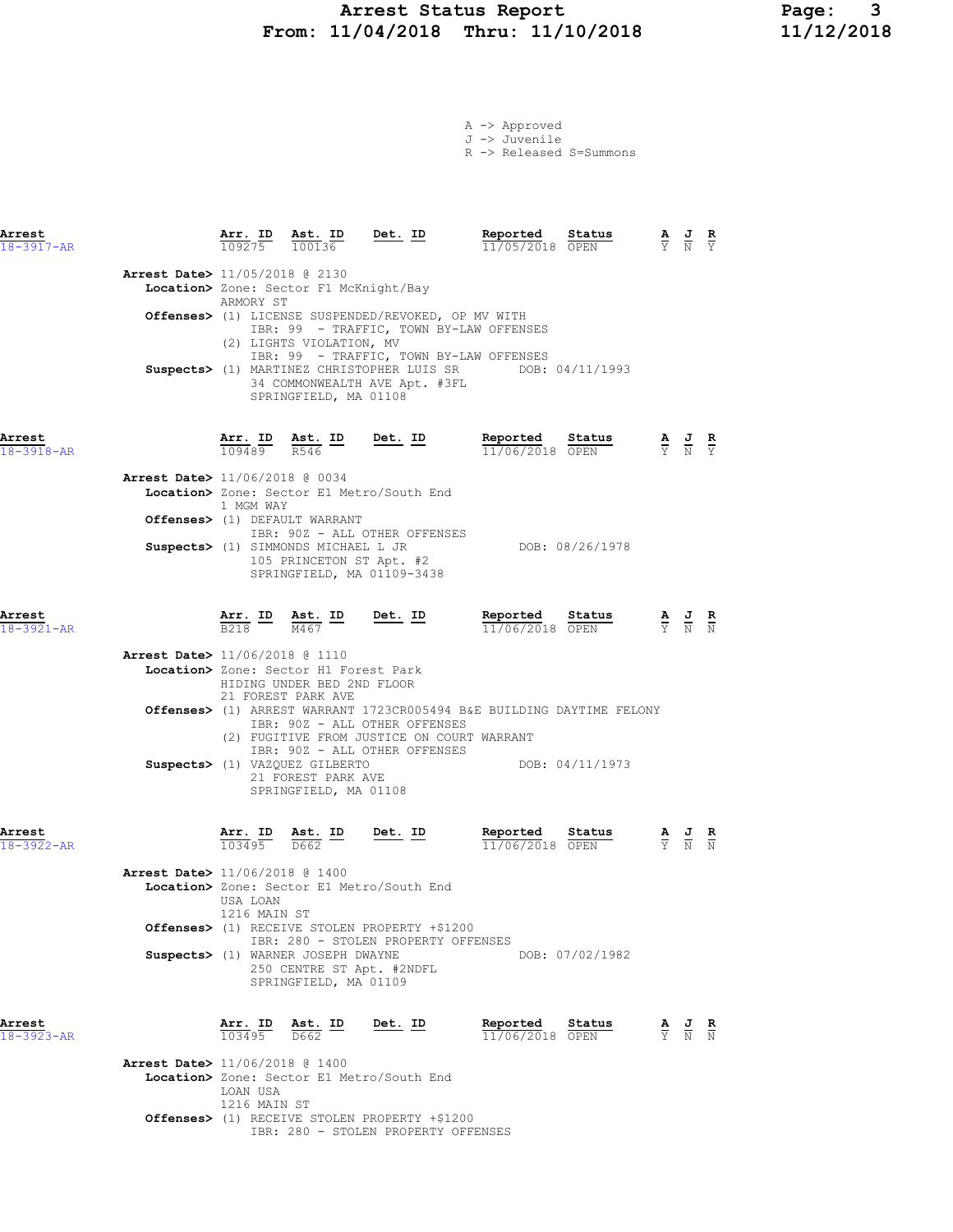# Arrest Status Report Page: 4 From: 11/04/2018 Thru: 11/10/2018

|                            |                                          |                                |                                                                                        |                                                                            | A -> Approved<br>J -> Juvenile<br>R -> Released S=Summons                 |                                                                                                       |  |
|----------------------------|------------------------------------------|--------------------------------|----------------------------------------------------------------------------------------|----------------------------------------------------------------------------|---------------------------------------------------------------------------|-------------------------------------------------------------------------------------------------------|--|
|                            | Suspects> (1) SANCHEZ JOSE               |                                | SPRINGFIELD, MA                                                                        | 405 FRANKLIN ST Apt. #APT8                                                 | DOB: 06/01/1983                                                           |                                                                                                       |  |
| Arrest<br>$18 - 3924 - AR$ |                                          | Arr. ID<br>103495              | $A$ st. ID<br>D662                                                                     | <u>Det. ID</u>                                                             | Reported<br>Status<br>11/06/2018 OPEN                                     | $\frac{\mathbf{A}}{\mathbf{Y}}$ $\frac{\mathbf{J}}{\mathbf{N}}$ $\frac{\mathbf{R}}{\mathbf{N}}$       |  |
|                            | <b>Arrest Date&gt;</b> 11/06/2018 @ 1400 | LOAN USA                       |                                                                                        | Location> Zone: Sector E1 Metro/South End                                  |                                                                           |                                                                                                       |  |
|                            |                                          | 1216 MAIN ST                   |                                                                                        | <b>Offenses&gt;</b> (1) RECEIVE STOLEN PROPERTY +\$1200                    |                                                                           |                                                                                                       |  |
|                            |                                          |                                | Suspects> (1) RIVERA AXEL YAMIL<br>SPRINGFIELD, MA 01105                               | IBR: 280 - STOLEN PROPERTY OFFENSES<br>60 DEXTER ST Apt. #1ST F            | DOB: 02/10/1994                                                           |                                                                                                       |  |
| Arrest<br>$18 - 3925 - AR$ |                                          | $\frac{\texttt{Arr.}}{112458}$ | Ast. ID<br>109841                                                                      | $Det. ID$                                                                  | Reported Status<br>11/06/2018 OPEN                                        | $\frac{\mathbf{A}}{\overline{Y}}$ $\frac{\mathbf{J}}{\overline{N}}$ $\frac{\mathbf{R}}{\overline{Y}}$ |  |
|                            | Arrest Date> 11/06/2018 @ 1530           | 70 BOND ST                     |                                                                                        | Location> Zone: Sector A N. End/Memorial<br>SOCIAL SECURITY ADMINISTRATION |                                                                           |                                                                                                       |  |
|                            |                                          |                                | Offenses> (1) DEFAULT WARRANT                                                          | IBR: 90Z - ALL OTHER OFFENSES                                              |                                                                           |                                                                                                       |  |
|                            |                                          |                                | Suspects> (1) POWELL INDIA ELYSE<br>210 KING ST<br>SPRINGFIELD, MA 01109               |                                                                            | DOB: 01/29/1986                                                           |                                                                                                       |  |
| Arrest<br>$18 - 3926 - AR$ |                                          |                                | Arr. ID Ast. ID<br>$\overline{111400}$ $\overline{111524}$                             | <u>Det. ID</u>                                                             | Reported<br>Status<br>$11/06/2018$ OPEN                                   | $\frac{\mathbf{A}}{\mathbf{Y}}$ $\frac{\mathbf{J}}{\mathbf{N}}$ $\frac{\mathbf{R}}{\mathbf{N}}$       |  |
|                            | Arrest Date> 11/06/2018 @ 1709           |                                |                                                                                        | Location> Zone: Sector E2 Metro/6Corners                                   |                                                                           |                                                                                                       |  |
|                            | Offenses> (1) TRESPASS                   | 494 CENTRAL ST                 |                                                                                        |                                                                            |                                                                           |                                                                                                       |  |
|                            |                                          |                                | ***UNKNOWN***<br>SPRINGFIELD, MA 01105                                                 | IBR: 90J - TRESPASS OF REAL PROPERTY                                       | Suspects> (1) VASQUEZ VILMANUEL MULERO DOB: 02/14/1990                    |                                                                                                       |  |
| Arrest<br>18-3927-AR       |                                          |                                | $\frac{\texttt{Arr.}}{050444}$ $\frac{\texttt{ID}}{9290}$ $\frac{\texttt{Ast.}}{5290}$ | <u>Det. ID</u>                                                             | Reported<br><b>Status</b> $A$ <b>J R</b><br>OPEN Y N Y<br>11/06/2018 OPEN |                                                                                                       |  |
|                            | Arrest Date> 11/06/2018 @ 1745           |                                |                                                                                        | Location> Zone: Sector B1 Liberty Heights                                  |                                                                           |                                                                                                       |  |
|                            |                                          | 759 CHESTNUT ST                |                                                                                        |                                                                            | Offenses> (1) DEFAULT WARRANT INDECENT A&B CHILD UNDER 14                 |                                                                                                       |  |
|                            |                                          |                                | Suspects> (1) ANDREWS HARRY DWAYNE<br>755 WORTHINGTON ST<br>SPRINGFIELD, MA 01105      | IBR: 90Z - ALL OTHER OFFENSES                                              | DOB: 08/14/1962                                                           |                                                                                                       |  |
| Arrest<br>$18 - 3929 - AR$ |                                          | Arr. ID<br>113360              | $\frac{\text{Ast.}}{102711}$                                                           | Det. ID                                                                    | Reported<br>Status<br>11/06/2018 OPEN                                     | $\frac{\mathbf{A}}{\mathbf{Y}}$ $\frac{\mathbf{J}}{\mathbf{N}}$ $\frac{\mathbf{R}}{\mathbf{N}}$       |  |
|                            | Arrest Date> 11/06/2018 @ 1935           | OAKLAND ST                     | Location> Zone: Sector H1 Forest Park                                                  |                                                                            |                                                                           |                                                                                                       |  |
|                            |                                          |                                |                                                                                        | Offenses> (1) UNLICENSED OPERATION OF MV                                   |                                                                           |                                                                                                       |  |

- IBR: 99 TRAFFIC, TOWN BY-LAW OFFENSES
	- (2) ARREST WARRANT
	- IBR: 90Z ALL OTHER OFFENSES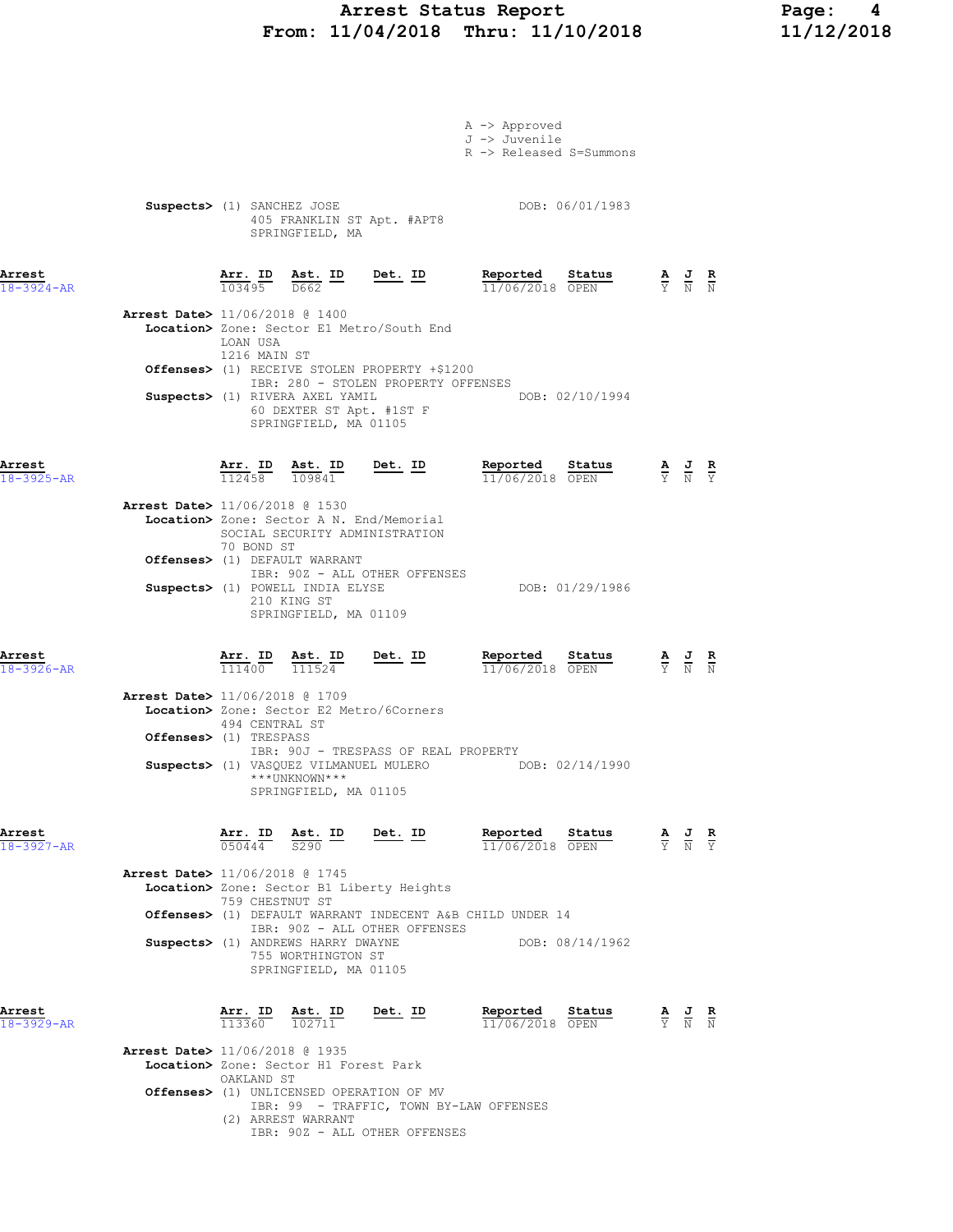## Arrest Status Report Page: 5 From: 11/04/2018 Thru: 11/10/2018 11/12/2018

|                            |                                                                                                                                                                                                                                                                              |                                         | A -> Approved<br>J -> Juvenile<br>R -> Released S=Summons |                 |                                                                                                       |  |
|----------------------------|------------------------------------------------------------------------------------------------------------------------------------------------------------------------------------------------------------------------------------------------------------------------------|-----------------------------------------|-----------------------------------------------------------|-----------------|-------------------------------------------------------------------------------------------------------|--|
|                            | Suspects> (1) AGUILUZ FRANSISCO ANTONIO DOB: 07/14/1993<br>76 ALDERMAN ST Apt. #3RD<br>SPRINGFIELD, MA 01108                                                                                                                                                                 |                                         |                                                           |                 |                                                                                                       |  |
| Arrest<br>$18 - 3930 - AR$ | $\frac{\texttt{Arr.}}{109860}$ $\frac{\texttt{ Ast.}}{106026}$                                                                                                                                                                                                               | Det. <u>ID</u>                          | Reported Status<br>11/06/2018 OPEN                        |                 | $\frac{\mathbf{A}}{\overline{Y}}$ $\frac{\mathbf{J}}{\overline{N}}$ $\frac{\mathbf{R}}{\overline{Y}}$ |  |
|                            | Arrest Date> 11/06/2018 @ 2100<br>Location> Zone: Sector H1 Forest Park<br>160 EUCLID AVE<br><b>Offenses&gt;</b> (1) DEFAULT WARRANT DOCKET # 1828CR000649<br>IBR: 90Z - ALL OTHER OFFENSES<br>Suspects> (1) CONDON WILLIAM JAMES<br>170 HAMPDEN ST<br>SPRINGFIELD, MA 01152 |                                         | DOB: 07/03/1985                                           |                 |                                                                                                       |  |
| Arrest<br>$18 - 3932 - AR$ | $\frac{\texttt{Arr. ID}}{111415}$ $\frac{\texttt{ Ast. ID}}{110082}$ Det. ID                                                                                                                                                                                                 |                                         | Reported Status<br>11/07/2018 OPEN                        |                 | $\frac{\mathbf{A}}{\overline{Y}}$ $\frac{\mathbf{J}}{\overline{N}}$ $\frac{\mathbf{R}}{\overline{Y}}$ |  |
|                            | <b>Arrest Date&gt;</b> 11/07/2018 @ 0250<br>Location> Zone: Sector E1 Metro/South End<br>GARAGE                                                                                                                                                                              |                                         |                                                           |                 |                                                                                                       |  |
|                            | 1 MGM WAY<br>Offenses> (1) DISORDERLY CONDUCT<br>IBR: 90C - DISORDERLY CONDUCT<br>(2) SPITTING IN PUBLIC PLACE<br>IBR: 90C - DISORDERLY CONDUCT<br>(3) ASSAULT                                                                                                               |                                         |                                                           |                 |                                                                                                       |  |
|                            | IBR: 13B - SIMPLE ASSAULT<br>Suspects> (1) VASQUEZ BRANDY<br>169 RUSS ST<br>HARTFORD, CT 60106                                                                                                                                                                               |                                         |                                                           | DOB: 01/14/1995 |                                                                                                       |  |
| Arrest<br>18-3933-AR       | $\frac{\texttt{Arr.}}{\texttt{M467}}$ ID $\frac{\texttt{Ast.}}{\texttt{B218}}$ ID Det. ID                                                                                                                                                                                    |                                         | Reported<br>$11/07/2018$ OPEN                             | Status          | $\frac{\mathbf{A}}{\mathbf{Y}}$ $\frac{\mathbf{J}}{\mathbf{N}}$ $\frac{\mathbf{R}}{\mathbf{Y}}$       |  |
|                            | Arrest Date> 11/07/2018 @ 0705<br>Location> Zone: Sector A N. End/Memorial<br>HIDING IN CLOSET<br>25 GREENWICH ST Apt. #3RD                                                                                                                                                  |                                         |                                                           |                 |                                                                                                       |  |
|                            | <b>Offenses&gt;</b> (1) DEFAULT WARRANT # 1479CR01156 A&B DW<br>IBR: 90Z - ALL OTHER OFFENSES<br>Suspects> (1) COELLO JACKELINE RIOS                                                                                                                                         |                                         |                                                           | DOB: 11/03/1986 |                                                                                                       |  |
|                            | 25 GREENWICH ST<br>SPRINGFIELD, MA 01040-4035                                                                                                                                                                                                                                |                                         |                                                           |                 |                                                                                                       |  |
| Arrest<br>$18 - 3935 - AR$ | $\frac{\texttt{Arr.}}{\text{H490}}$ ID $\frac{\texttt{ Ast.}}{\text{D279}}$ ID                                                                                                                                                                                               | Det. ID                                 | Reported Status<br>11/07/2018 OPEN                        |                 | $\frac{\mathbf{A}}{\mathbf{Y}}$ $\frac{\mathbf{J}}{\mathbf{N}}$ $\frac{\mathbf{R}}{\mathbf{Y}}$       |  |
|                            | Arrest Date> 11/07/2018 @ 1220<br>Location> Zone: Sector A N. End/Memorial<br>2155 EAST COLUMBUS AVE<br><b>Offenses&gt;</b> (1) DEFAULT WARRANT<br>IBR: 90Z - ALL OTHER OFFENSES<br>(2) SEAT BELT, FAIL WEAR<br>(3) LICENSE SUSPENDED, OP MV WITH                            | IBR: 99 - TRAFFIC, TOWN BY-LAW OFFENSES |                                                           |                 |                                                                                                       |  |
|                            | Suspects> (1) REYES JOSHUA<br>37 PHOENIX ST<br>SPRINGFIELD, MA                                                                                                                                                                                                               | IBR: 99 - TRAFFIC, TOWN BY-LAW OFFENSES |                                                           | DOB: 07/29/1983 |                                                                                                       |  |

Arrest Arr. ID Ast. ID Det. ID Reported Status A J R 18-3936-AR W944 11/07/2018 OPEN Y N N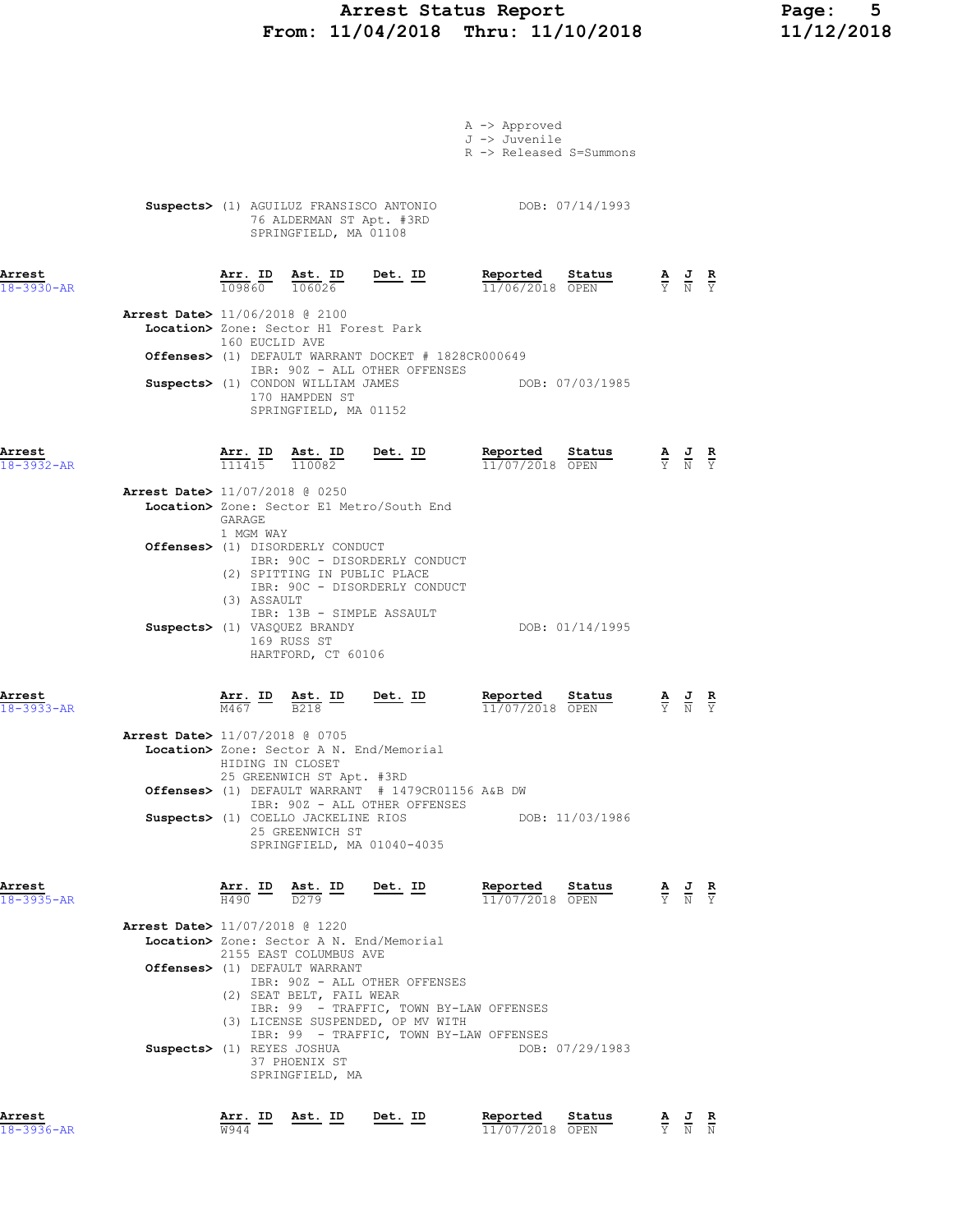## Arrest Status Report Page: 6 From: 11/04/2018 Thru: 11/10/2018 11/12/2018

|                            |                                                                                                                                                                                                                                                                                                              | A -> Approved<br>J -> Juvenile<br>R -> Released S=Summons |                                                                                                       |
|----------------------------|--------------------------------------------------------------------------------------------------------------------------------------------------------------------------------------------------------------------------------------------------------------------------------------------------------------|-----------------------------------------------------------|-------------------------------------------------------------------------------------------------------|
|                            | <b>Arrest Date&gt;</b> 11/07/2018 @ 1240<br>Location> Zone: Sector H2 Forest Park/EFP<br>46 ALDERMAN ST<br>Offenses> (1) RESIST ARREST<br>IBR: 13B - SIMPLE ASSAULT<br>(2) DISORDERLY CONDUCT<br>IBR: 90C - DISORDERLY CONDUCT<br>Suspects> (1) APRILEO VALERIA<br>46 ALDERMAN ST Apt. #1<br>SPRINGFIELD, MA | DOB: 06/25/1997                                           |                                                                                                       |
| Arrest<br>$18 - 3938 - AR$ | Ast. ID Det. ID<br><u>Arr. ID</u><br><b>W944</b>                                                                                                                                                                                                                                                             | Reported<br>Status<br>11/07/2018 OPEN                     | $\frac{\mathbf{A}}{\mathbf{Y}}$ $\frac{\mathbf{J}}{\mathbf{N}}$ $\frac{\mathbf{R}}{\mathbf{N}}$       |
|                            | Arrest Date> 11/07/2018 @ 1240<br>Location> Zone: Sector H2 Forest Park/EFP<br>46 ALDERMAN ST<br>Offenses> (1) RESIST ARREST<br>IBR: 13B - SIMPLE ASSAULT<br>(2) DISORDERLY CONDUCT<br>IBR: 90C - DISORDERLY CONDUCT                                                                                         |                                                           |                                                                                                       |
|                            | Suspects> (1) APRILEO ANTONIO<br>46 ALDERMAN ST<br>SPRINGFIELD, MA                                                                                                                                                                                                                                           | DOB: 05/18/2000                                           |                                                                                                       |
| Arrest<br>$18 - 3939 - AR$ | $\frac{\text{Arr.}}{\text{A183}}$ ID $\frac{\text{Ast.}}{\text{P352}}$ ID<br><u>Det. ID</u>                                                                                                                                                                                                                  | Reported<br>Status<br>11/07/2018 OPEN                     | $\frac{\mathbf{A}}{\overline{Y}}$ $\frac{\mathbf{J}}{\overline{N}}$ $\frac{\mathbf{R}}{\overline{N}}$ |
|                            | <b>Arrest Date&gt;</b> 11/07/2018 @ 1352<br>Location> Zone: Sector H2 Forest Park/EFP<br>618 SUMNER AVE Apt. #FLR2<br><b>Offenses&gt;</b> (1) ASSAULT W/DANGEROUS WEAPON<br>IBR: 13A - AGGRAVATED ASSAULT<br>Suspects> (1) PAGAN CHARIMAR<br>251 DICKINSON ST Apt. #1FL<br>SPRINGFIELD, MA                   | DOB: 08/15/2000                                           |                                                                                                       |
| Arrest<br>18-3940-AR       | Arr. ID<br>Ast. ID<br>Det. ID<br>111535 101940                                                                                                                                                                                                                                                               | Reported<br>Status<br>11/07/2018 OPEN                     |                                                                                                       |
|                            | Arrest Date> 11/07/2018 @ 1743<br>Location> Zone: Sector H3 Forest Park/EFP<br>CVS PHARMACY SPRINGFIELD PHOTO LAB PHONE<br>617 BELMONT AVE                                                                                                                                                                   |                                                           |                                                                                                       |
|                            | Offenses> (1) .A&B (Simple)<br>IBR: 13B - SIMPLE ASSAULT<br>(2) ROBBERY, UNARMED<br>IBR: 120 - ROBBERY<br>(3) DEFAULT WARRANT (DOCKET# 1723CR004290)<br>IBR: 90Z - ALL OTHER OFFENSES                                                                                                                        |                                                           |                                                                                                       |
|                            | Suspects> (1) EMANUEL NATHANIEL LEE<br>28 FAIRMOUNT ST<br>SPRINGFIELD, MA                                                                                                                                                                                                                                    | DOB: 02/07/1998                                           |                                                                                                       |
| Arrest<br>18-3941-AR       | Arr. ID<br><u>Ast. ID</u><br>Det. ID<br>108855 101389                                                                                                                                                                                                                                                        | Reported<br>Status<br>11/07/2018 OPEN                     | $\frac{\mathbf{A}}{\mathbf{Y}}$ $\frac{\mathbf{J}}{\mathbf{N}}$ $\frac{\mathbf{R}}{\mathbf{Y}}$       |
|                            | <b>Arrest Date&gt;</b> 11/07/2018 @ 2045<br>Location> Zone: Sector E1 Metro/South End<br>HARRISON AVE<br>Offenses> (1) DEFAULT WARRANT (DOCKET #1823CROO2659)                                                                                                                                                |                                                           |                                                                                                       |
|                            | IBR: 90Z - ALL OTHER OFFENSES<br>Suspects> (1) PAGAN MARISOL MARIA<br>18 MATTOON ST Apt. #8                                                                                                                                                                                                                  | DOB: 04/27/1978                                           |                                                                                                       |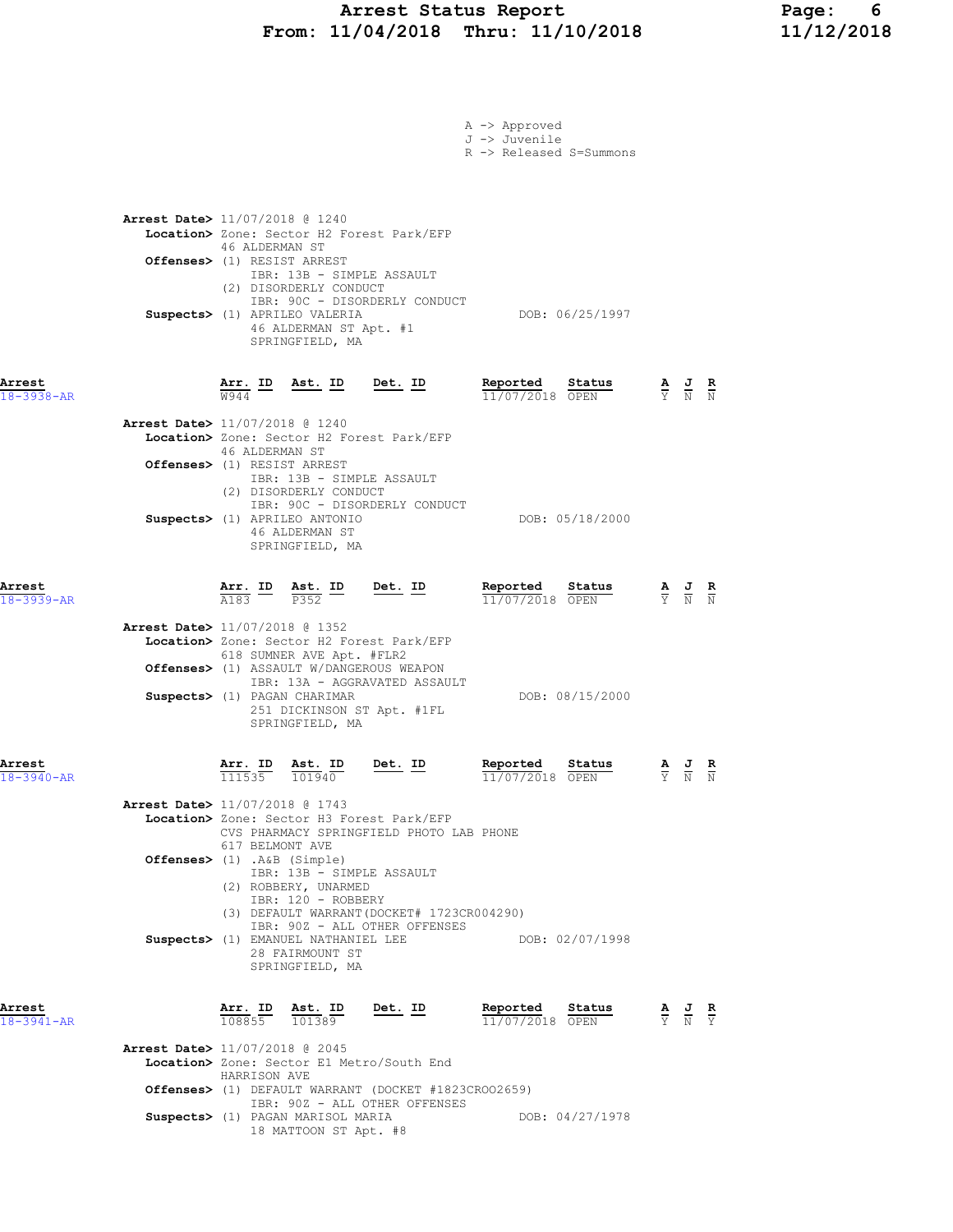## Arrest Status Report Page: 7 From: 11/04/2018 Thru: 11/10/2018

A -> Approved J -> Juvenile R -> Released S=Summons

SPRINGFIELD, MA

| Arrest<br>$18 - 3942 - AR$ |                                          | Arr. ID Ast. ID<br>109788 C802 |                                | Det. ID                                                                                                                         | Reported<br>11/07/2018 OPEN | Status          | $\frac{\mathbf{A}}{\mathbf{Y}}$ $\frac{\mathbf{J}}{\mathbf{N}}$ $\frac{\mathbf{R}}{\mathbf{N}}$ |  |
|----------------------------|------------------------------------------|--------------------------------|--------------------------------|---------------------------------------------------------------------------------------------------------------------------------|-----------------------------|-----------------|-------------------------------------------------------------------------------------------------|--|
|                            |                                          |                                |                                |                                                                                                                                 |                             |                 |                                                                                                 |  |
|                            | <b>Arrest Date&gt;</b> 11/07/2018 @ 2110 |                                |                                |                                                                                                                                 |                             |                 |                                                                                                 |  |
|                            |                                          | STATE ST                       |                                | Location> Zone: Sector E2 Metro/6Corners                                                                                        |                             |                 |                                                                                                 |  |
|                            |                                          |                                | (2) DRUG, POSSESS CLASS B      | Offenses> (1) LICENSE SUSPENDED, OP MV WITH<br>IBR: 99 - TRAFFIC, TOWN BY-LAW OFFENSES<br>IBR: 35A - DRUG / NARCOTIC VIOLATIONS |                             |                 |                                                                                                 |  |
|                            | Suspects> (1) BURRELLO ERIC              |                                | 5 BRAR RD<br>RAYMOND, NH 03077 |                                                                                                                                 |                             | DOB: 07/31/1969 |                                                                                                 |  |
| Arrest<br>$18 - 3943 - AR$ |                                          | 112462                         | Arr. ID Ast. ID<br>111531      | Det. ID                                                                                                                         | Reported<br>11/07/2018 OPEN | Status          | $\frac{\mathbf{A}}{\mathbf{Y}}$ $\frac{\mathbf{J}}{\mathbf{N}}$ $\frac{\mathbf{R}}{\mathbf{N}}$ |  |
|                            | Arrest Date> 11/07/2018 @ 2146           |                                |                                |                                                                                                                                 |                             |                 |                                                                                                 |  |
|                            |                                          | 72 WINDEMERE ST                |                                | Location> Zone: Sector C East Springfield                                                                                       |                             |                 |                                                                                                 |  |
|                            |                                          |                                | Offenses> (1) ARREST WARRANT   |                                                                                                                                 |                             |                 |                                                                                                 |  |
|                            |                                          |                                | (2) ARREST WARRANT             | IBR: 90Z - ALL OTHER OFFENSES                                                                                                   |                             |                 |                                                                                                 |  |
|                            |                                          |                                |                                | IBR: 90Z - ALL OTHER OFFENSES                                                                                                   |                             |                 |                                                                                                 |  |
|                            |                                          |                                | 72 WINDEMERE ST                | Suspects> (1) MENDEZ TEXIDOR CLARITZAEL<br>SPRINGFIELD, MA 01104-2229                                                           |                             | DOB: 07/24/1992 |                                                                                                 |  |
| Arrest<br>$18 - 3944 - AR$ |                                          | 111521                         | Arr. ID Ast. ID<br>111463      | Det. ID                                                                                                                         | Reported<br>11/07/2018 OPEN | Status          | $\frac{\mathbf{A}}{\mathbf{Y}}$ $\frac{\mathbf{J}}{\mathbf{N}}$ $\frac{\mathbf{R}}{\mathbf{Y}}$ |  |
|                            | Arrest Date> 11/07/2018 @ 2304           |                                |                                |                                                                                                                                 |                             |                 |                                                                                                 |  |
|                            |                                          |                                |                                | Location> Zone: Sector E2 Metro/6Corners                                                                                        |                             |                 |                                                                                                 |  |
|                            |                                          | 30 SUMMIT ST                   |                                |                                                                                                                                 |                             |                 |                                                                                                 |  |
|                            |                                          |                                | Offenses> (1) DEFAULT WARRANT  |                                                                                                                                 |                             |                 |                                                                                                 |  |
|                            |                                          |                                |                                | IBR: 902 - ALL OTHER OFFENSES                                                                                                   |                             |                 |                                                                                                 |  |
|                            |                                          |                                | (2) ARREST WARRANT             |                                                                                                                                 |                             |                 |                                                                                                 |  |
|                            |                                          |                                | (3) ARREST WARRANT             | IBR: 90Z - ALL OTHER OFFENSES                                                                                                   |                             |                 |                                                                                                 |  |
|                            |                                          |                                |                                | IBR: 90Z - ALL OTHER OFFENSES                                                                                                   |                             |                 |                                                                                                 |  |

(4) ARREST WARRANT (4) ARREST WARRANT IBR: 90Z - ALL OTHER OFFENSES Suspects> (1) LAWSON RODERICK J DOB: 09/11/1981 47 VICTORIA ST SPRINGFIELD, MA 01104-2737

| Arrest<br>$18 - 3945 - AR$               | Arr. ID<br>111415 | Ast. ID                       | Det. ID                                         | Reported<br>11/08/2018 OPEN | Status          | A<br>Y | 프<br>N | R<br>N |
|------------------------------------------|-------------------|-------------------------------|-------------------------------------------------|-----------------------------|-----------------|--------|--------|--------|
| <b>Arrest Date&gt;</b> 11/08/2018 @ 0040 |                   |                               |                                                 |                             |                 |        |        |        |
|                                          |                   |                               | Location> Zone: Sector E1 Metro/South End       |                             |                 |        |        |        |
|                                          | 1 MGM WAY         |                               |                                                 |                             |                 |        |        |        |
|                                          |                   |                               | Offenses> (1) INDECENT A&B ON PERSON 14 OR OVER |                             |                 |        |        |        |
|                                          |                   |                               | IBR: 11D - FORCIBLE FONDLING                    |                             |                 |        |        |        |
|                                          |                   | Suspects> (1) CAPPAS VICTOR J |                                                 |                             | DOB: 07/13/1995 |        |        |        |
|                                          |                   | 131 OAKLAND ST                |                                                 |                             |                 |        |        |        |
|                                          |                   | SPRINGFIELD, MA 01108         |                                                 |                             |                 |        |        |        |

Arrest Arr. ID Ast. ID Det. ID Reported Status A J R 18-3946-AR 101953 11/08/2018 OPEN Y N Y

Arrest Date> 11/08/2018 @ 0444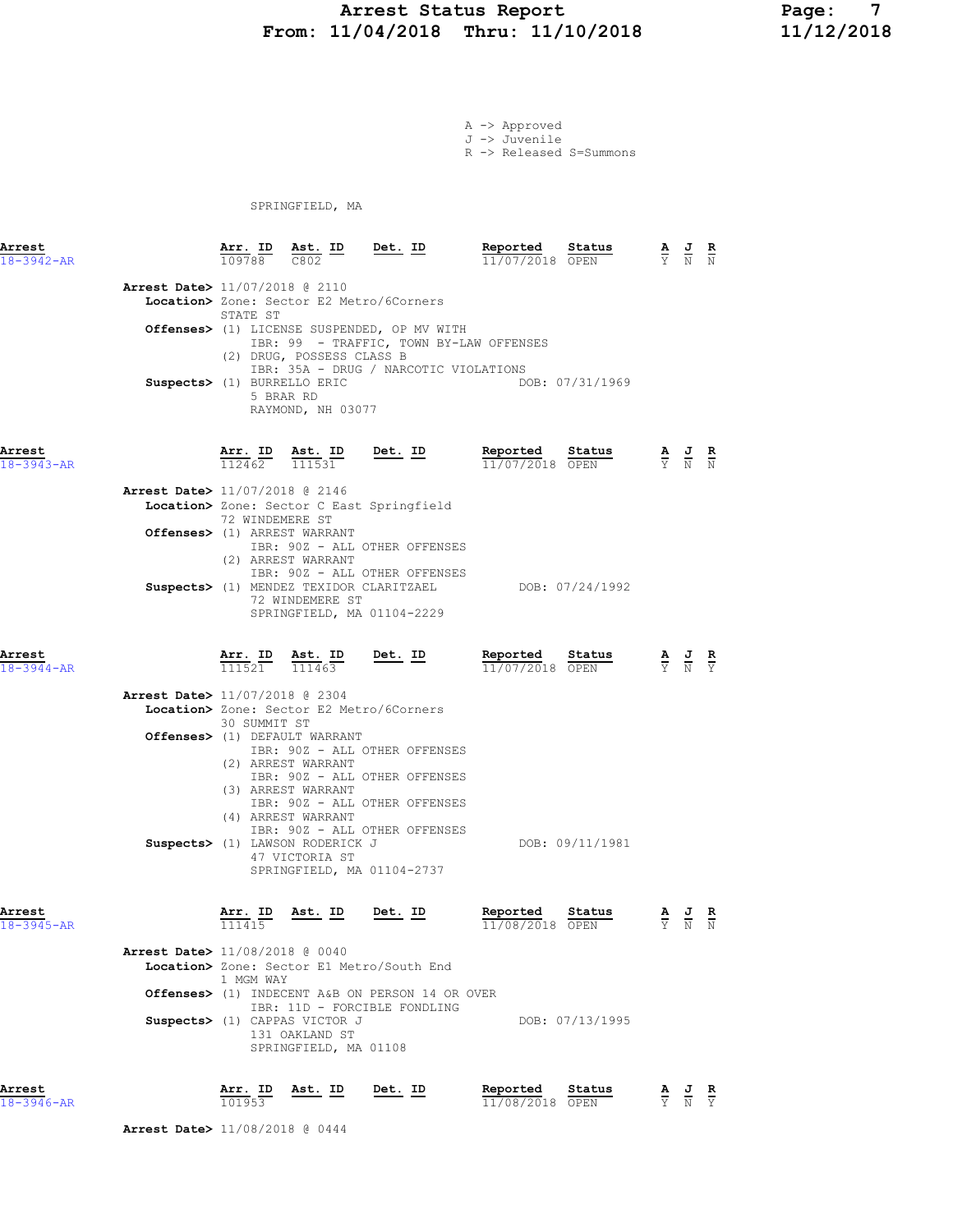## Arrest Status Report Page: 8 From: 11/04/2018 Thru: 11/10/2018 11/12/2018

|                  |                                          |               |                                                                                                        |                                                                                                     | A -> Approved                                                      |                 |                                                                                                       |  |
|------------------|------------------------------------------|---------------|--------------------------------------------------------------------------------------------------------|-----------------------------------------------------------------------------------------------------|--------------------------------------------------------------------|-----------------|-------------------------------------------------------------------------------------------------------|--|
|                  |                                          |               |                                                                                                        |                                                                                                     | J -> Juvenile<br>R -> Released S=Summons                           |                 |                                                                                                       |  |
|                  |                                          |               |                                                                                                        |                                                                                                     |                                                                    |                 |                                                                                                       |  |
|                  |                                          |               |                                                                                                        |                                                                                                     |                                                                    |                 |                                                                                                       |  |
|                  |                                          | 75 DWIGHT ST  |                                                                                                        | Location> Zone: Sector E1 Metro/South End                                                           |                                                                    |                 |                                                                                                       |  |
|                  |                                          |               |                                                                                                        | Offenses> (1) LICENSE SUSPENDED, OP MV WITH                                                         |                                                                    |                 |                                                                                                       |  |
|                  | Suspects> (1) ORTIZ MICHAEL              |               |                                                                                                        |                                                                                                     | IBR: 99 - TRAFFIC, TOWN BY-LAW OFFENSES                            | DOB: 02/16/1978 |                                                                                                       |  |
|                  |                                          |               | 306 BELMONT AVE Apt. #3L                                                                               |                                                                                                     |                                                                    |                 |                                                                                                       |  |
|                  |                                          |               | SPRINGFIELD, MA                                                                                        |                                                                                                     |                                                                    |                 |                                                                                                       |  |
| Arrest           |                                          |               |                                                                                                        |                                                                                                     | Reported Status                                                    |                 |                                                                                                       |  |
| $18 - 3947 - AR$ |                                          |               |                                                                                                        | $\frac{\texttt{Arr. ID}}{113365}$ $\frac{\texttt{ Ast. ID}}{107873}$ Det. ID                        | 11/08/2018 OPEN                                                    |                 | $\frac{\mathbf{A}}{\mathbf{Y}}$ $\frac{\mathbf{J}}{\mathbf{N}}$ $\frac{\mathbf{R}}{\mathbf{Y}}$       |  |
|                  | Arrest Date> 11/08/2018 @ 0451           |               |                                                                                                        |                                                                                                     |                                                                    |                 |                                                                                                       |  |
|                  |                                          |               | Location> Zone: Sector H1 Forest Park<br>FORT PLEASANT AVE                                             |                                                                                                     |                                                                    |                 |                                                                                                       |  |
|                  |                                          |               |                                                                                                        | Offenses> (1) DEFAULT WARRANT DOCKET: 1723CR000864                                                  |                                                                    |                 |                                                                                                       |  |
|                  | Suspects> (1) BYNUM ASIA D               |               |                                                                                                        | IBR: 90Z - ALL OTHER OFFENSES                                                                       |                                                                    | DOB: 03/21/1990 |                                                                                                       |  |
|                  |                                          |               |                                                                                                        | 48 FORT PLEASANT AVE Apt. #4B<br>SPRINGFIELD, MA 01108-1548                                         |                                                                    |                 |                                                                                                       |  |
|                  |                                          |               |                                                                                                        |                                                                                                     |                                                                    |                 |                                                                                                       |  |
| Arrest           |                                          |               |                                                                                                        |                                                                                                     | Reported Status                                                    |                 |                                                                                                       |  |
| $18 - 3949 - AR$ |                                          |               |                                                                                                        | $\frac{\texttt{Arr. ID}}{101938}$ $\frac{\texttt{ Ast. ID}}{D154}$ $\frac{\texttt{Det. ID}}{20154}$ | 11/08/2018 OPEN                                                    |                 | $\frac{\mathbf{A}}{\mathbf{Y}}$ $\frac{\mathbf{J}}{\mathbf{N}}$ $\frac{\mathbf{R}}{\mathbf{Y}}$       |  |
|                  | Arrest Date> 11/08/2018 @ 1027           |               |                                                                                                        |                                                                                                     |                                                                    |                 |                                                                                                       |  |
|                  |                                          | CLINTON ST    |                                                                                                        | Location> Zone: Sector A N. End/Memorial                                                            |                                                                    |                 |                                                                                                       |  |
|                  |                                          |               |                                                                                                        | IBR: 90Z - ALL OTHER OFFENSES                                                                       | <b>Offenses&gt;</b> (1) DEFAULT WARRANT#1523CR006945 UNLICENSED OP |                 |                                                                                                       |  |
|                  |                                          |               |                                                                                                        |                                                                                                     | (2) DEFAULT WARRANT#1523CR009049 DIST CLASS B                      |                 |                                                                                                       |  |
|                  |                                          |               | Suspects> (1) HURST JOVAN DONNELL                                                                      | IBR: 90Z - ALL OTHER OFFENSES                                                                       |                                                                    | DOB: 03/11/1996 |                                                                                                       |  |
|                  |                                          |               | 64 WILBRAHAM AVE<br>SPRINGFIELD, MA 01107                                                              |                                                                                                     |                                                                    |                 |                                                                                                       |  |
|                  |                                          |               |                                                                                                        |                                                                                                     |                                                                    |                 |                                                                                                       |  |
| Arrest           |                                          |               |                                                                                                        | $Det. ID$                                                                                           | Reported Status                                                    |                 |                                                                                                       |  |
| $18 - 3950 - AR$ |                                          |               | $\frac{\texttt{Arr.}}{035300}$ $\frac{\texttt{ Ast.}}{\texttt{B}388}$ $\frac{\texttt{ID}}{\texttt{D}}$ |                                                                                                     | 11/08/2018 OPEN                                                    |                 | $\frac{\mathbf{A}}{\overline{Y}}$ $\frac{\mathbf{J}}{\overline{N}}$ $\frac{\mathbf{R}}{\overline{Y}}$ |  |
|                  | Arrest Date> 11/08/2018 @ 1335           |               |                                                                                                        |                                                                                                     |                                                                    |                 |                                                                                                       |  |
|                  |                                          |               | 161 KENSINGTON AVE                                                                                     | Location> Zone: Sector H2 Forest Park/EFP                                                           |                                                                    |                 |                                                                                                       |  |
|                  |                                          |               |                                                                                                        | <b>Offenses&gt;</b> (1) MOTOR VEH, RECEIVE STOLEN<br>IBR: 280 - STOLEN PROPERTY OFFENSES            |                                                                    |                 |                                                                                                       |  |
|                  |                                          |               |                                                                                                        | (2) LICENSE SUSPENDED, OP MV WITH                                                                   |                                                                    |                 |                                                                                                       |  |
|                  |                                          |               | Suspects> (1) INGRAM RONALD SAYQUAN                                                                    |                                                                                                     | IBR: 99 - TRAFFIC, TOWN BY-LAW OFFENSES                            | DOB: 06/09/1997 |                                                                                                       |  |
|                  |                                          |               | 111 OAKLAND ST Apt. #13<br>SPRINGFIELD, MA 01105                                                       |                                                                                                     |                                                                    |                 |                                                                                                       |  |
|                  |                                          |               |                                                                                                        |                                                                                                     |                                                                    |                 |                                                                                                       |  |
| Arrest           |                                          |               | $\frac{\texttt{Arr.}}{112471}$ $\frac{\texttt{ Ast.}}{R620}$ $\frac{\texttt{ID}}{R}$                   | $Det. ID$                                                                                           | Reported Status                                                    |                 | $\frac{\mathbf{A}}{\mathbf{Y}}$ $\frac{\mathbf{J}}{\mathbf{N}}$ $\frac{\mathbf{R}}{\mathbf{Y}}$       |  |
| $18 - 3951 - AR$ |                                          |               |                                                                                                        |                                                                                                     | 11/08/2018 OPEN                                                    |                 |                                                                                                       |  |
|                  | <b>Arrest Date&gt;</b> 11/08/2018 @ 1415 |               |                                                                                                        |                                                                                                     |                                                                    |                 |                                                                                                       |  |
|                  |                                          | 6 PASADENA ST |                                                                                                        | Location> Zone: Sector H2 Forest Park/EFP                                                           |                                                                    |                 |                                                                                                       |  |
|                  |                                          |               | Offenses> (1) DISORDERLY CONDUCT                                                                       | IBR: 90C - DISORDERLY CONDUCT                                                                       |                                                                    |                 |                                                                                                       |  |
|                  |                                          |               | (2) RESIST ARREST                                                                                      |                                                                                                     |                                                                    |                 |                                                                                                       |  |
|                  |                                          |               | IBR: 13B - SIMPLE ASSAULT                                                                              | (3) Police Officer, Interfere with                                                                  |                                                                    |                 |                                                                                                       |  |
|                  |                                          |               | Suspects> (1) CUFFEE XAVIER M                                                                          | IBR: 90Z - ALL OTHER OFFENSES                                                                       |                                                                    | DOB: 07/01/2000 |                                                                                                       |  |
|                  |                                          |               | 62 LAWTON ST                                                                                           |                                                                                                     |                                                                    |                 |                                                                                                       |  |
|                  |                                          |               | SPRINGFIELD, MA                                                                                        |                                                                                                     |                                                                    |                 |                                                                                                       |  |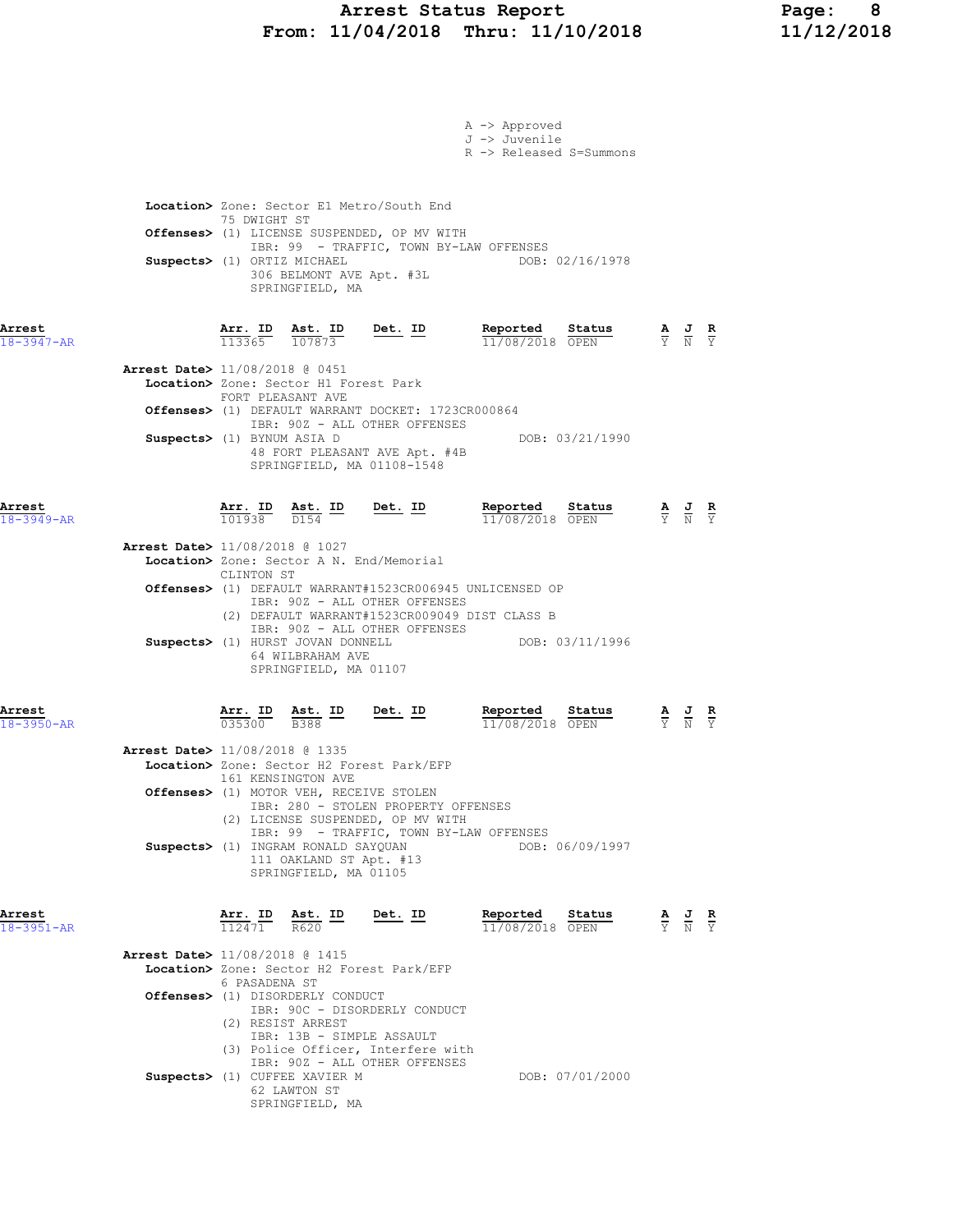## Arrest Status Report Page: 9 From: 11/04/2018 Thru: 11/10/2018

A -> Approved J -> Juvenile

|                            |                                |                                                  |                                                                                                                                                                                                                                                     |                                                                                                                                                                                                                                                                                                                                                                                                                                                        | R -> Released S=Summons                                          |                                                                                                       |  |
|----------------------------|--------------------------------|--------------------------------------------------|-----------------------------------------------------------------------------------------------------------------------------------------------------------------------------------------------------------------------------------------------------|--------------------------------------------------------------------------------------------------------------------------------------------------------------------------------------------------------------------------------------------------------------------------------------------------------------------------------------------------------------------------------------------------------------------------------------------------------|------------------------------------------------------------------|-------------------------------------------------------------------------------------------------------|--|
| Arrest<br>$18 - 3952 - AR$ |                                | $\frac{\texttt{Arr.}}{\texttt{D662}}$ ID<br>D662 | $\frac{\text{Ast.}}{\text{Bost.}}$ $\frac{ID}{ID}$<br>P971                                                                                                                                                                                          | <u>Det. ID</u>                                                                                                                                                                                                                                                                                                                                                                                                                                         | Reported<br>Status<br>11/08/2018 OPEN                            | $\frac{\mathbf{A}}{\mathbf{Y}}$ $\frac{\mathbf{J}}{\mathbf{N}}$ $\frac{\mathbf{R}}{\mathbf{N}}$       |  |
|                            | Arrest Date> 11/08/2018 @ 1504 | REVERE ST                                        | Offenses> (1) A&B WITH DANGEROUS WEAPON<br>(2) A&B (Aggravated)                                                                                                                                                                                     | Location> Zone: Sector H2 Forest Park/EFP<br>IBR: 13A - AGGRAVATED ASSAULT                                                                                                                                                                                                                                                                                                                                                                             |                                                                  |                                                                                                       |  |
|                            | Suspects> (1) DANCY TYANNA     |                                                  | 41 GRAND ST<br>SPRINGFIELD, MA                                                                                                                                                                                                                      | IBR: 13A - AGGRAVATED ASSAULT                                                                                                                                                                                                                                                                                                                                                                                                                          | DOB: 04/10/1998                                                  |                                                                                                       |  |
| Arrest<br>$18 - 3953 - AR$ |                                | Arr. ID<br>D662                                  | Ast. ID<br>P971                                                                                                                                                                                                                                     | Det. ID                                                                                                                                                                                                                                                                                                                                                                                                                                                | Reported<br>Status<br>11/08/2018 OPEN                            | $\frac{\mathbf{A}}{\overline{Y}}$ $\frac{\mathbf{J}}{\overline{N}}$ $\frac{\mathbf{R}}{\overline{Y}}$ |  |
|                            | Arrest Date> 11/08/2018 @ 1500 | REVERE ST                                        |                                                                                                                                                                                                                                                     | Location> Zone: Sector H2 Forest Park/EFP                                                                                                                                                                                                                                                                                                                                                                                                              |                                                                  |                                                                                                       |  |
|                            |                                |                                                  | Offenses> (1) A&B WITH DANGEROUS WEAPON<br>(2) A&B (Aggravated)                                                                                                                                                                                     | IBR: 13A - AGGRAVATED ASSAULT<br>IBR: 13A - AGGRAVATED ASSAULT                                                                                                                                                                                                                                                                                                                                                                                         | (3) (N'HAMPTON)DW#1845CR0001169 - SHOPLIFTING                    |                                                                                                       |  |
|                            |                                |                                                  | Suspects> (1) INGRAM JOYCE Y<br>115 WRENTHAM RD<br>SPRINGFIELD, MA 01119                                                                                                                                                                            | IBR: 90Z - ALL OTHER OFFENSES                                                                                                                                                                                                                                                                                                                                                                                                                          | DOB: 07/15/1992                                                  |                                                                                                       |  |
| Arrest<br>$18 - 3954 - AR$ |                                | <u>Arr. ID</u><br>P971                           | <u>Ast. ID</u><br>L797                                                                                                                                                                                                                              | <u>Det. ID</u>                                                                                                                                                                                                                                                                                                                                                                                                                                         | Reported<br>Status<br>11/08/2018 OPEN                            | $\frac{\mathbf{A}}{\mathbf{Y}}$ $\frac{\mathbf{J}}{\mathbf{N}}$                                       |  |
|                            | Arrest Date> 11/08/2018 @ 1340 | LE MEJOR BODEGA                                  |                                                                                                                                                                                                                                                     | Location> Zone: Sector H2 Forest Park/EFP                                                                                                                                                                                                                                                                                                                                                                                                              |                                                                  |                                                                                                       |  |
|                            |                                | 344 ORANGE ST                                    | (4) RESIST ARREST<br>(5) ROBBERY, ARMED<br>IBR: 120 - ROBBERY<br>(6) A&B WITH DANGEROUS WEAPON<br>(7) .A&B (Simple)<br>IBR: 13B - SIMPLE ASSAULT<br>(8) A&B ON PUBLIC EMPLOYEE<br>IBR: 13B - SIMPLE ASSAULT<br>244 LAKE DR<br>SPRINGFIELD, MA 01109 | Offenses> (1) ASSAULT W/DANGEROUS WEAPON<br>IBR: 13A - AGGRAVATED ASSAULT<br>(2) ASSAULT W/DANGEROUS WEAPON<br>IBR: 13A - AGGRAVATED ASSAULT<br>(3) FIREARM, CARRY WITHOUT LICENSE, 2ND OFF.<br>IBR: 520 - WEAPON LAW VIOLATIONS<br>IBR: 13A - AGGRAVATED ASSAULT<br>IBR: 13A - AGGRAVATED ASSAULT<br>(9) ASSAULT W/DANGEROUS WEAPON<br>IBR: 13A - AGGRAVATED ASSAULT<br>IBR: 520 - WEAPON LAW VIOLATIONS<br>Suspects> (1) CUFFEE KIESON SATEESH-LOUIS | (10) FIREARM, DISCHARGE WITHIN 500 FT OF BLDG<br>DOB: 11/27/1990 |                                                                                                       |  |
| Arrest<br>18-3955-AR       |                                |                                                  | $\frac{\text{Arr.}}{110490}$ $\frac{\text{dst.}}{108847}$                                                                                                                                                                                           | <u>Det. ID</u>                                                                                                                                                                                                                                                                                                                                                                                                                                         | Reported<br>Status<br>11/08/2018 OPEN                            | $\frac{\mathbf{A}}{\mathbf{Y}}$ $\frac{\mathbf{J}}{\mathbf{N}}$ $\frac{\mathbf{R}}{\mathbf{Y}}$       |  |

Arrest Date> 11/08/2018 @ 1642 Location> Zone: Sector H2 Forest Park/EFP 37 DAYTON ST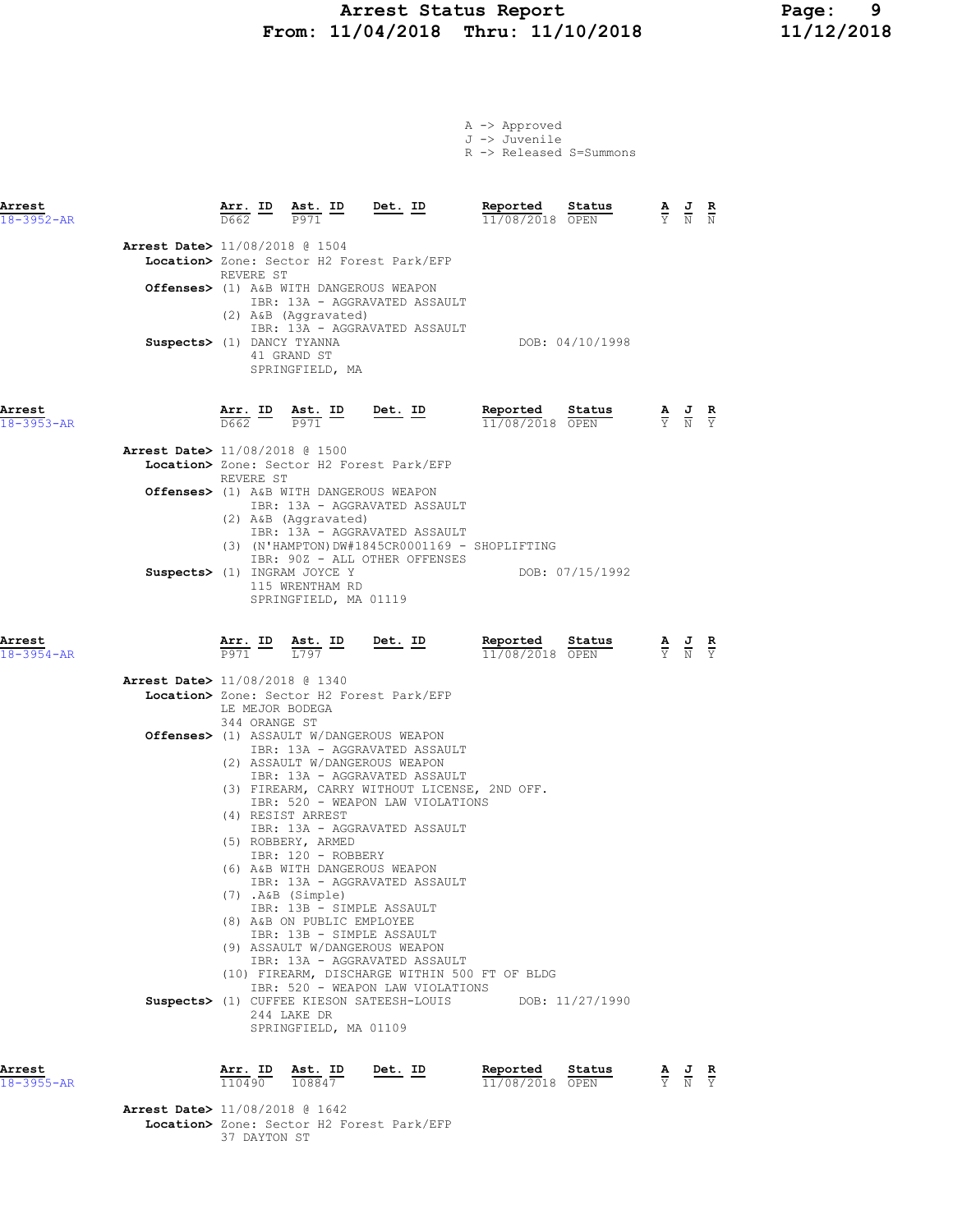## Arrest Status Report Page: 10 From: 11/04/2018 Thru: 11/10/2018 11/12/2018

|                            |                                          |                   |                                                                                     |                | A -> Approved                      |                         |                                                                                                 |  |
|----------------------------|------------------------------------------|-------------------|-------------------------------------------------------------------------------------|----------------|------------------------------------|-------------------------|-------------------------------------------------------------------------------------------------|--|
|                            |                                          |                   |                                                                                     |                | J -> Juvenile                      | R -> Released S=Summons |                                                                                                 |  |
|                            |                                          |                   |                                                                                     |                |                                    |                         |                                                                                                 |  |
|                            |                                          |                   | Offenses> (1) ARREST WARRANT                                                        |                |                                    |                         |                                                                                                 |  |
|                            |                                          |                   | IBR: 90Z - ALL OTHER OFFENSES<br>Suspects> (1) HERSEY ROBERT WESLEY                 |                |                                    | DOB: 01/12/1977         |                                                                                                 |  |
|                            |                                          |                   | 37 DAYTON ST<br>SPRINGFIELD, MA                                                     |                |                                    |                         |                                                                                                 |  |
|                            |                                          |                   |                                                                                     |                |                                    |                         |                                                                                                 |  |
| Arrest<br>18-3958-AR       |                                          | C240              | Arr. ID Ast. ID Det. ID                                                             |                | Reported Status<br>11/08/2018 OPEN |                         | $\frac{\mathbf{A}}{\mathbf{Y}}$ $\frac{\mathbf{J}}{\mathbf{N}}$ $\frac{\mathbf{R}}{\mathbf{Y}}$ |  |
|                            | Arrest Date> 11/08/2018 @ 1845           |                   |                                                                                     |                |                                    |                         |                                                                                                 |  |
|                            |                                          |                   | Location> Zone: Sector E1 Metro/South End<br>SUNOCO GAS STATION                     |                |                                    |                         |                                                                                                 |  |
|                            | <b>Offenses&gt;</b> (1) TRESPASS         |                   | 487 EAST COLUMBUS AVE                                                               |                |                                    |                         |                                                                                                 |  |
|                            |                                          |                   | IBR: 90J - TRESPASS OF REAL PROPERTY<br>Suspects> (1) ROSARIO VINCENT               |                |                                    | DOB: 03/26/1973         |                                                                                                 |  |
|                            |                                          |                   | 17 LONGVIEW ST Apt. #3FL<br>SPRINGFIELD, MA                                         |                |                                    |                         |                                                                                                 |  |
|                            |                                          |                   |                                                                                     |                |                                    |                         |                                                                                                 |  |
| Arrest<br>$18 - 3959 - AR$ |                                          |                   | $\frac{\texttt{Arr.}}{110490}$ $\frac{\texttt{ Ast.}}{108847}$ Det. ID              |                | Reported Status<br>11/08/2018 OPEN |                         | $\frac{\mathbf{A}}{\mathbf{Y}}$ $\frac{\mathbf{J}}{\mathbf{N}}$ $\frac{\mathbf{R}}{\mathbf{Y}}$ |  |
|                            | Arrest Date> 11/08/2018 @ 2102           |                   |                                                                                     |                |                                    |                         |                                                                                                 |  |
|                            |                                          | 175 PARIDON ST    | Location> Zone: Sector H3 Forest Park/EFP                                           |                |                                    |                         |                                                                                                 |  |
|                            |                                          |                   | Offenses> (1) ARREST WARRANT<br>IBR: 90Z - ALL OTHER OFFENSES                       |                |                                    |                         |                                                                                                 |  |
|                            |                                          |                   | Suspects> (1) BURBEE CHARLES A<br>175 PARIDON ST Apt. #01069                        |                |                                    | DOB: 10/23/1990         |                                                                                                 |  |
|                            |                                          |                   | SPRINGFIELD, MA                                                                     |                |                                    |                         |                                                                                                 |  |
| Arrest                     |                                          |                   | $\frac{\texttt{Arr.}}{107778}$ $\frac{\texttt{Ab.}}{112462}$                        | <u>Det. ID</u> | Reported                           | S <u>tatus</u>          | $\frac{\mathbf{A}}{\mathbf{Y}}$ $\frac{\mathbf{J}}{\mathbf{N}}$ $\frac{\mathbf{R}}{\mathbf{N}}$ |  |
| 18-3960-AR                 |                                          |                   |                                                                                     |                | 11/08/2018 OPEN                    |                         |                                                                                                 |  |
|                            | Arrest Date> 11/08/2018 @ 2110           |                   | Location> Zone: Sector G2 P.P./Boston Rd.                                           |                |                                    |                         |                                                                                                 |  |
|                            |                                          | 1105 BOSTON RD    | WALMART SUPERCENTER                                                                 |                |                                    |                         |                                                                                                 |  |
|                            |                                          |                   | Offenses> (1) SHOPLIFTING \$100+ BY CONCEALING MDSE<br>IBR: 23C - SHOPLIFTING       |                |                                    |                         |                                                                                                 |  |
|                            |                                          |                   | (2) FALSE NAME/SSN, ARRESTEE FURNISH<br>IBR: 90Z - ALL OTHER OFFENSES               |                |                                    |                         |                                                                                                 |  |
|                            |                                          |                   | Suspects> (1) DOUGLAS MICHAELA<br>111 WESTFORD CIR Apt. #1FL                        |                |                                    | DOB: 03/08/1997         |                                                                                                 |  |
|                            |                                          |                   | SPRINGFIELD, MA                                                                     |                |                                    |                         |                                                                                                 |  |
| Arrest<br>18-3961-AR       |                                          | Arr. ID<br>112458 | Ast. ID<br>101939                                                                   | Det. ID        | Reported                           | Status                  | $\frac{\mathbf{A}}{\mathbf{Y}}$ $\frac{\mathbf{J}}{\mathbf{N}}$ $\frac{\mathbf{R}}{\mathbf{Y}}$ |  |
|                            | <b>Arrest Date&gt;</b> 11/08/2018 @ 2110 |                   |                                                                                     |                | 11/08/2018 OPEN                    |                         |                                                                                                 |  |
|                            |                                          |                   | Location> Zone: Sector A N. End/Memorial<br>62 JEFFERSON AVE                        |                |                                    |                         |                                                                                                 |  |
|                            |                                          |                   | Offenses> (1) UNLICENSED OPERATION OF MV<br>IBR: 99 - TRAFFIC, TOWN BY-LAW OFFENSES |                |                                    |                         |                                                                                                 |  |
|                            |                                          |                   | (2) IDENTIFY SELF, MV OPERATOR REFUSE<br>IBR: 99 - TRAFFIC, TOWN BY-LAW OFFENSES    |                |                                    |                         |                                                                                                 |  |
|                            |                                          |                   | (3) Police Officer, Interfere with<br>IBR: 90Z - ALL OTHER OFFENSES                 |                |                                    |                         |                                                                                                 |  |
|                            |                                          |                   | Suspects> (1) ALVARADO ORLANDO ROLANDO<br>34 CALHOUN ST Apt. #2FL                   |                |                                    | DOB: 01/25/1986         |                                                                                                 |  |
|                            |                                          |                   | SPRINGFIELD, MA 01105                                                               |                |                                    |                         |                                                                                                 |  |
| Arrest                     |                                          |                   | Arr. ID Ast. ID                                                                     | Det. ID        | Reported                           | Status                  | A J R                                                                                           |  |
|                            |                                          |                   |                                                                                     |                |                                    |                         |                                                                                                 |  |

18-3964-AR 111534 010681 11/08/2018 OPEN Y N Y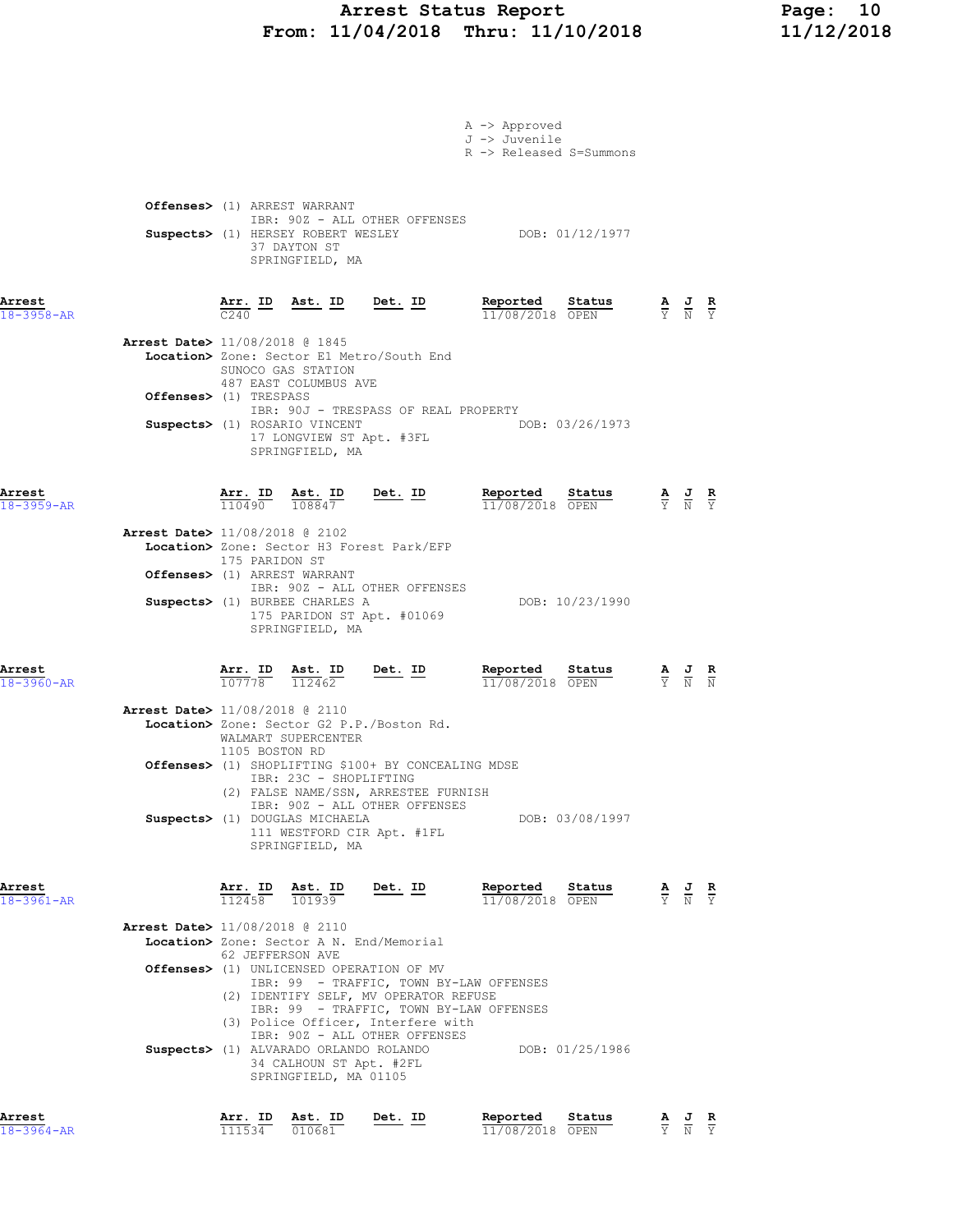### Arrest Status Report Page: 11 From: 11/04/2018 Thru: 11/10/2018 11/12/2018

|                            |                                                                                                                                                                               |                                                                | A -> Approved<br>J -> Juvenile<br>R -> Released S=Summons    |                                                                                                           |
|----------------------------|-------------------------------------------------------------------------------------------------------------------------------------------------------------------------------|----------------------------------------------------------------|--------------------------------------------------------------|-----------------------------------------------------------------------------------------------------------|
|                            | Arrest Date> 11/08/2018 @ 2256<br>Location> Zone: Sector A N. End/Memorial<br>PRIDE CONVENIENCE STORE                                                                         |                                                                |                                                              |                                                                                                           |
|                            | 77 WEST ST<br>Offenses> (1) ROBBERY, UNARMED<br>IBR: 120 - ROBBERY<br>(2) .A&B (Simple)                                                                                       |                                                                |                                                              |                                                                                                           |
|                            | IBR: 13B - SIMPLE ASSAULT<br>(3) PUBLIC EMPLOYEE, BRIBE<br>IBR: 510 - BRIBERY<br>Suspects> (1) JENKINS EDDIE<br>50 FOSTER ST<br>SPRINGFIELD, MA                               |                                                                | DOB: 04/11/1980                                              |                                                                                                           |
| Arrest<br>$18 - 3966 - AR$ | $\frac{\texttt{Arr.}}{112470}$ $\frac{\texttt{ Ast.}}{111530}$                                                                                                                | Det. ID                                                        | Reported<br>11/09/2018 OPEN                                  | Status<br>$\frac{\mathbf{A}}{\mathbf{Y}}$ $\frac{\mathbf{J}}{\mathbf{N}}$ $\frac{\mathbf{R}}{\mathbf{Y}}$ |
|                            | <b>Arrest Date&gt;</b> 11/09/2018 @ 0237<br>Location> Zone: Sector H1 Forest Park<br>E SECTOR<br>21 BURLINGTON ST Apt. #1FL                                                   |                                                                |                                                              |                                                                                                           |
|                            | Offenses> (1) BURGLARY, UNARMED & ASSAULT<br>Suspects> (1) JOHNSON TIMOTHY TYRON<br>577 DICKINSON ST<br>SPRINGFIELD, MA 01109                                                 |                                                                | IBR: 220 - BURGLARY / BREAKING AND ENTERI<br>DOB: 10/05/1981 |                                                                                                           |
| Arrest<br>$18 - 3967 - AR$ | $\frac{\text{Arr.}}{111415}$<br><u>Ast. ID</u>                                                                                                                                | <u>Det. ID</u>                                                 | <u>Reported</u><br>11/09/2018 OPEN                           | Status<br>$\frac{\mathbf{A}}{\mathbf{Y}}$ $\frac{\mathbf{J}}{\mathbf{N}}$ $\frac{\mathbf{R}}{\mathbf{Y}}$ |
|                            | <b>Arrest Date&gt;</b> 11/09/2018 @ 1915<br>Location> Zone: Sector E1 Metro/South End<br>1 MGM WAY                                                                            |                                                                |                                                              |                                                                                                           |
|                            | Offenses> (1) ARREST WARRANT<br>Suspects> (1) COELHO JOAQUIM<br>370 WEST AVE<br>LUDLOW, MA 01056                                                                              | IBR: 90Z - ALL OTHER OFFENSES                                  | DOB: 06/13/1946                                              |                                                                                                           |
| Arrest<br>18-3968-AR       | $\frac{\text{Arr.}}{107940}$ $\frac{\text{dst.}}{100136}$                                                                                                                     | Det. ID                                                        | Reported<br>11/09/2018 OPEN                                  | Status<br>$\frac{\mathbf{A}}{\mathbf{Y}}$ $\frac{\mathbf{J}}{\mathbf{N}}$<br>$\frac{R}{Y}$                |
|                            | <b>Arrest Date&gt;</b> 11/09/2018 @ 2010<br>Location> Zone: Sector F1 McKnight/Bay<br>KENTUCKY FRIED CHICKEN #1<br>632 STATE ST                                               |                                                                |                                                              |                                                                                                           |
|                            | Offenses> (1) DEFAULT WARRANT 1823CR001325<br>(2) DEFAULT WARRANT 1844CR000397                                                                                                | IBR: 90Z - ALL OTHER OFFENSES<br>IBR: 90Z - ALL OTHER OFFENSES |                                                              |                                                                                                           |
|                            | Suspects> (1) JONES TAVAR J<br>295 SEYMOUR AVE                                                                                                                                | SPRINGFIELD, MA 01109-1334                                     | DOB: 08/11/1989                                              |                                                                                                           |
| Arrest<br>18-3969-AR       | $\frac{\texttt{Arr.}}{107940}$ $\frac{\texttt{ Ast.}}{100136}$                                                                                                                | <u>Det. ID</u>                                                 | Reported<br>11/09/2018 OPEN                                  | Status<br>$\frac{\mathbf{A}}{\mathbf{Y}}$ $\frac{\mathbf{J}}{\mathbf{N}}$ $\frac{\mathbf{R}}{\mathbf{Y}}$ |
|                            | <b>Arrest Date&gt;</b> 11/09/2018 @ 2017<br>Location> Zone: Sector F1 McKnight/Bay<br>KENTUCKY FRIED CHICKEN #1<br>632 STATE ST<br>Offenses> (1) DEFAULT WARRANT 1645CR000182 |                                                                |                                                              |                                                                                                           |
|                            | Suspects> (1) WILLIAMSON BRANDEN TYLER                                                                                                                                        | IBR: 90Z - ALL OTHER OFFENSES                                  | DOB: 02/05/1988                                              |                                                                                                           |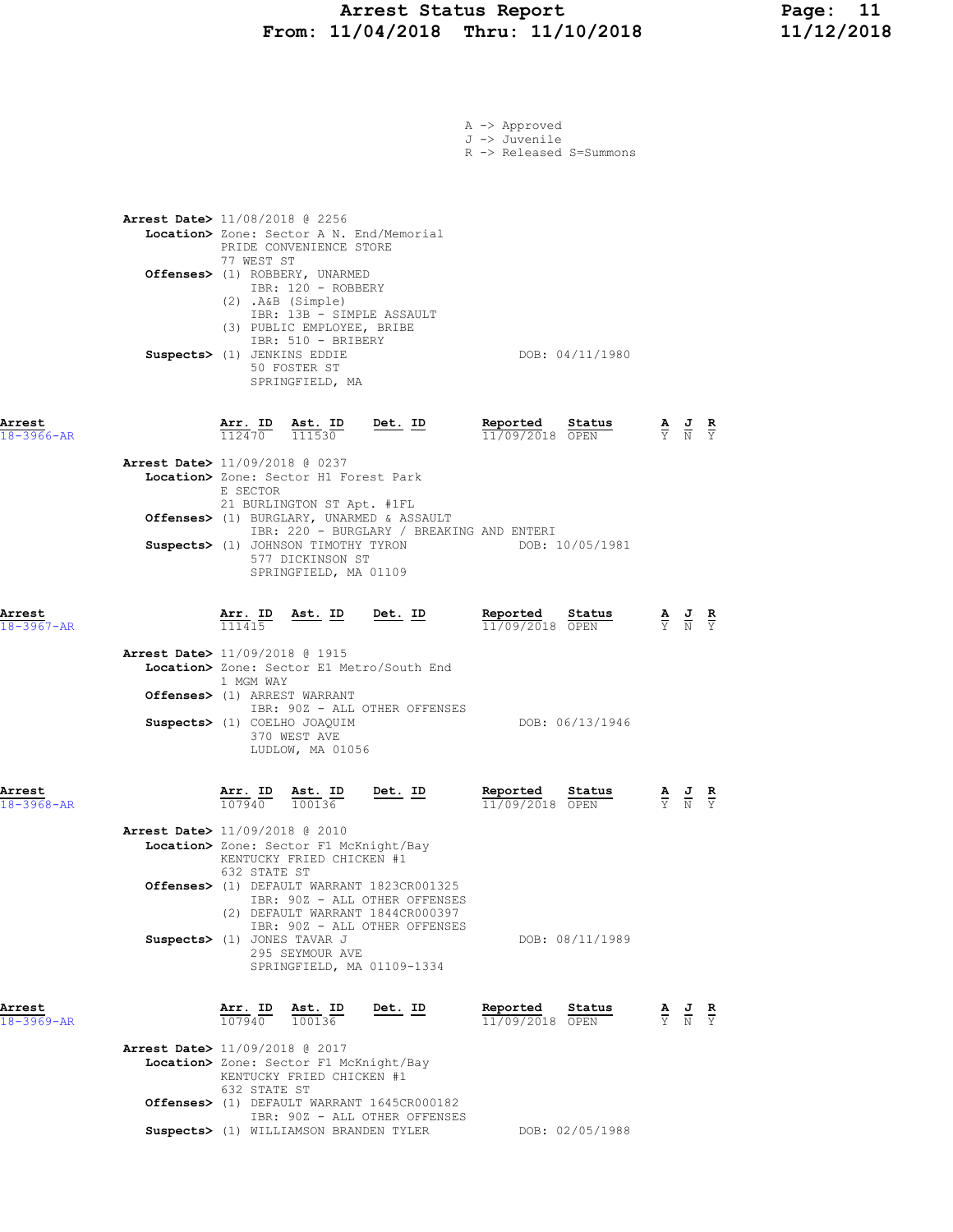## Arrest Status Report 12<br>11/04/2018 Thru: 11/10/2018 11/12/2018 From: 11/04/2018 Thru: 11/10/2018

A -> Approved J -> Juvenile

R -> Released S=Summons

 29 PRINCE ST SPRINGFIELD, MA 01104

| Arrest<br>18-3970-AR       |                                                               | <b>Arr. ID</b><br>111531                    | $\frac{\texttt{Ast.}}{101483}$                                                                                                               | <u>Det. ID</u>                                                                                                                                                                           | Reported<br>11/09/2018 OPEN        | Status                                                                                          |                                                                                                 |                                                                                                 |  |
|----------------------------|---------------------------------------------------------------|---------------------------------------------|----------------------------------------------------------------------------------------------------------------------------------------------|------------------------------------------------------------------------------------------------------------------------------------------------------------------------------------------|------------------------------------|-------------------------------------------------------------------------------------------------|-------------------------------------------------------------------------------------------------|-------------------------------------------------------------------------------------------------|--|
|                            | <b>Arrest Date&gt;</b> 11/09/2018 @ 2033                      |                                             | 50 ACUSHNET AVE Apt. #2<br>Offenses> (1) DISORDERLY CONDUCT<br>Suspects> (1) MORALES JESSICA NERIS<br>***UNKNOWN***<br>SPRINGFIELD, MA 01108 | Location> Zone: Sector E1 Metro/South End<br>IBR: 90C - DISORDERLY CONDUCT                                                                                                               |                                    | DOB: 11/09/1979                                                                                 |                                                                                                 |                                                                                                 |  |
| Arrest<br>$18 - 3971 - AR$ |                                                               |                                             | $\frac{\texttt{Arr.}}{111415}$ $\frac{\texttt{ Ast.}}{109489}$                                                                               | $Det. ID$                                                                                                                                                                                | Reported Status<br>11/10/2018 OPEN | $\frac{\mathbf{A}}{\mathbf{Y}}$ $\frac{\mathbf{J}}{\mathbf{N}}$ $\frac{\mathbf{R}}{\mathbf{N}}$ |                                                                                                 |                                                                                                 |  |
|                            | Arrest Date> 11/10/2018 @ 0048<br>Offenses> (1) .A&B (Simple) | 1 MGM WAY                                   |                                                                                                                                              | Location> Zone: Sector E1 Metro/South End                                                                                                                                                |                                    |                                                                                                 |                                                                                                 |                                                                                                 |  |
|                            |                                                               |                                             | IBR: 13B - SIMPLE ASSAULT<br>(2) DISORDERLY CONDUCT<br>Suspects> (1) TORTORIELLO THOMAS J.<br>15 ASINOF AVE<br>CHICOPEE, MA                  | IBR: 90C - DISORDERLY CONDUCT                                                                                                                                                            |                                    | DOB: 11/13/1957                                                                                 |                                                                                                 |                                                                                                 |  |
| Arrest<br>$18 - 3974 - AR$ |                                                               |                                             | $\frac{\texttt{Arr.}}{111516}$ $\frac{\texttt{ Ast.}}{108539}$                                                                               | Det. ID                                                                                                                                                                                  | Reported Status<br>11/10/2018 OPEN |                                                                                                 | $\frac{\mathbf{A}}{\mathbf{Y}}$ $\frac{\mathbf{J}}{\mathbf{N}}$ $\frac{\mathbf{R}}{\mathbf{N}}$ |                                                                                                 |  |
|                            | Arrest Date> 11/10/2018 @ 0145                                | 16 SHELDON ST                               | Location> Zone: Sector A N. End/Memorial<br>Suspects> (1) HART MICHAEL II<br>29 W CENTER ST<br>FLORENCE, MA                                  | <b>Offenses&gt;</b> (1) B&E VEHICLE/BOAT NIGHTTIME FOR FELONY<br>IBR: 23F - THEFT FROM MOTOR VEHICLE<br>(2) B&E VEHICLE/BOAT NIGHTTIME FOR FELONY<br>IBR: 23F - THEFT FROM MOTOR VEHICLE |                                    | DOB: 10/06/1984                                                                                 |                                                                                                 |                                                                                                 |  |
| Arrest<br>$18 - 3976 - AR$ | Arrest Date> 11/10/2018 @ 0330                                | $\frac{\texttt{Arr.}}{111415}$<br>1 MGM WAY | $\frac{\text{Ast.}}{109489}$                                                                                                                 | <u>Det.</u> ID<br>Location> Zone: Sector E1 Metro/South End                                                                                                                              | Reported<br>11/10/2018 OPEN        | <u>Status</u>                                                                                   | $\frac{\mathbf{A}}{\mathbf{Y}}$ $\frac{\mathbf{J}}{\mathbf{N}}$ $\frac{\mathbf{R}}{\mathbf{N}}$ |                                                                                                 |  |
|                            | Suspects> (1) PAVLYUK VADIM                                   |                                             | Offenses> (1) A&B ON POLICE OFFICER<br>(2) DISORDERLY CONDUCT<br>38 ELM ST Apt. #1<br>WESTFIELD, MA 01085                                    | IBR: 13A - AGGRAVATED ASSAULT<br>IBR: 90C - DISORDERLY CONDUCT                                                                                                                           |                                    | DOB: 08/24/1991                                                                                 |                                                                                                 |                                                                                                 |  |
| Arrest<br>$18 - 3979 - AR$ |                                                               | Arr. ID<br>101937                           | Ast. ID<br>106895                                                                                                                            | Det. ID                                                                                                                                                                                  | Reported<br>11/06/2018 OPEN        | Status                                                                                          |                                                                                                 | $\frac{\mathbf{A}}{\mathbf{Y}}$ $\frac{\mathbf{J}}{\mathbf{N}}$ $\frac{\mathbf{R}}{\mathbf{Y}}$ |  |

 Arrest Date> 11/10/2018 @ 1740 Location> Zone: Sector F1 McKnight/Bay FRONT OF 914 STATE ST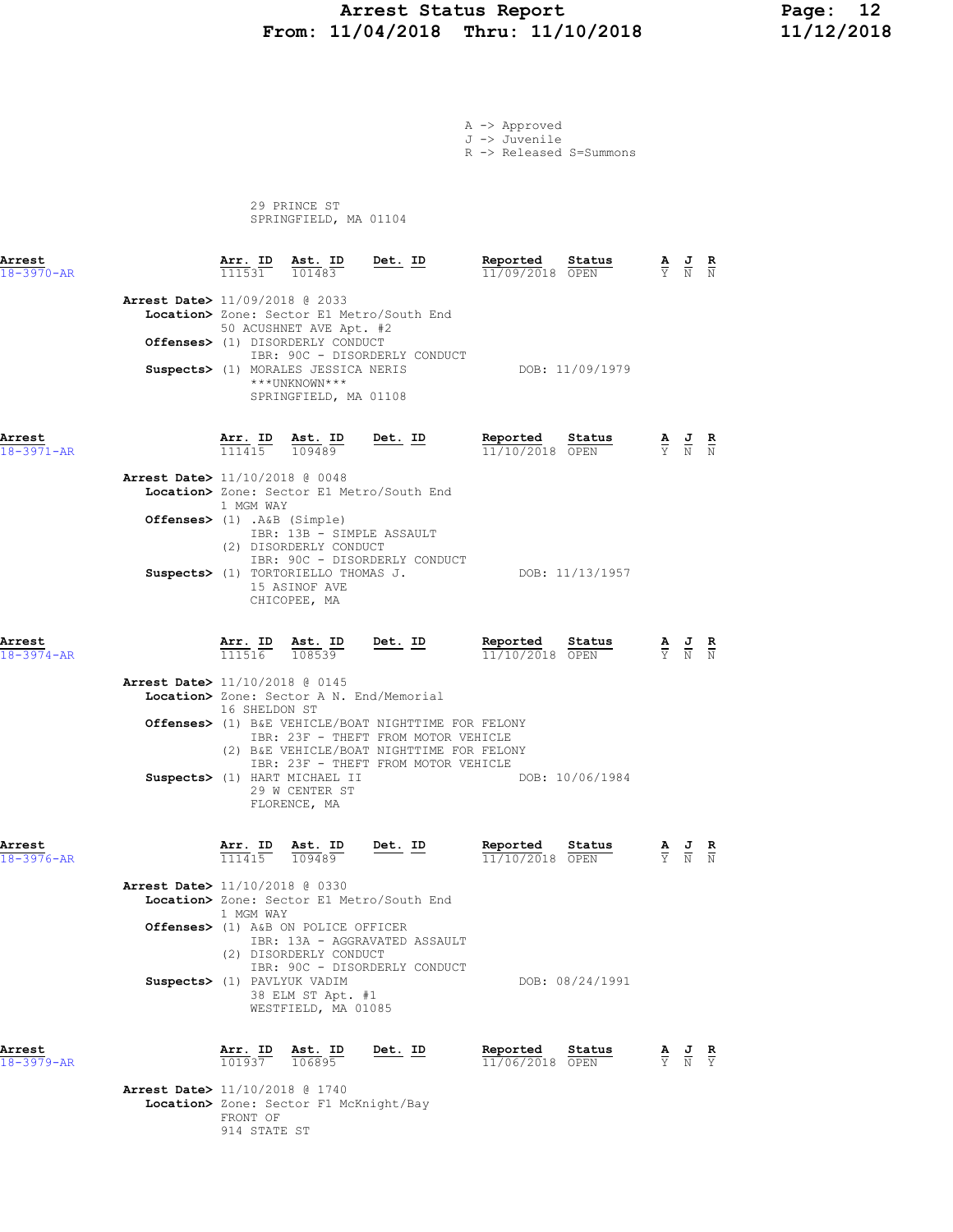|                                                                                                                                                                                                                      | A -> Approved<br>J -> Juvenile<br>R -> Released S=Summons                                                                                  |
|----------------------------------------------------------------------------------------------------------------------------------------------------------------------------------------------------------------------|--------------------------------------------------------------------------------------------------------------------------------------------|
| <b>Offenses&gt;</b> (1) DEFAULT WARRANT SPFLD #1823CR004201<br>IBR: 90Z - ALL OTHER OFFENSES<br>(2) DRUG, POSSESS TO DISTRIB CLASS A, SUBSO.<br>IBR: 35A - DRUG / NARCOTIC VIOLATIONS                                |                                                                                                                                            |
| IBR: 35A - DRUG / NARCOTIC VIOLATIONS<br>Suspects> (1) BROWN CHRISTOPHER ANDREW<br>44 MASSACHUSETTS AVE Apt. #2ND<br>SPRINGFIELD, MA 01109                                                                           | DOB: 12/07/1987                                                                                                                            |
| $\frac{\texttt{Arr. ID}}{111521}$ $\frac{\texttt{ Ast. ID}}{111517}$ Det. ID                                                                                                                                         | Reported<br>Status<br>$\frac{\mathbf{A}}{\mathbf{Y}}$ $\frac{\mathbf{J}}{\mathbf{N}}$ $\frac{\mathbf{R}}{\mathbf{Y}}$<br>$11/10/2018$ OPEN |
| Arrest Date> 11/10/2018 @ 1911<br>Location> Zone: Sector E2 Metro/6Corners<br>755 WORTHINGTON ST<br>Offenses> (1) ARREST WARRANT<br>IBR: 90Z - ALL OTHER OFFENSES                                                    |                                                                                                                                            |
| IBR: 90Z - ALL OTHER OFFENSES<br>(3) DEFAULT WARRANT<br>IBR: 90Z - ALL OTHER OFFENSES<br>Suspects> (1) PARKER RICHARD WILLIAM<br>758 WESTFIELD ST<br>WEST SPRINGFIELD, MA 01089                                      | DOB: 08/06/1982                                                                                                                            |
| <u>Arr. ID Ast. ID Det. ID</u><br>$\overline{109788}$ $\overline{C802}$                                                                                                                                              | Reported Status<br>$\frac{\mathbf{A}}{\mathbf{Y}}$ $\frac{\mathbf{J}}{\mathbf{N}}$ $\frac{\mathbf{R}}{\mathbf{N}}$<br>11/10/2018 OPEN      |
| Arrest Date> 11/10/2018 @ 1935<br>Location> Zone: Sector E2 Metro/6Corners<br>ACROSS                                                                                                                                 |                                                                                                                                            |
| Offenses> (1) DRUG, POSSESS CLASS B, SUBSQ.OFF.<br>IBR: 35A - DRUG / NARCOTIC VIOLATIONS<br>Suspects> (1) PIRNIE MARK<br>101 KEITH ST<br>SPRINGFIELD, MA                                                             | DOB: 03/26/1963                                                                                                                            |
| <b><u>Arr. ID</u> Ast. ID Det. ID</b><br>$\frac{111525}{108853}$ <b>Det.</b> ID                                                                                                                                      | Reported Status<br>$\frac{\mathbf{A}}{\mathbf{Y}}$ $\frac{\mathbf{J}}{\mathbf{N}}$ $\frac{\mathbf{R}}{\mathbf{N}}$<br>11/10/2018 OPEN      |
| <b>Arrest Date&gt;</b> $11/10/2018$ @ 2102<br>Location> Zone: Sector E2 Metro/6Corners<br>91 FEDERAL ST<br>Offenses> (1) DEFAULT WARRANT<br>IBR: 90Z - ALL OTHER OFFENSES<br>(2) DEFAULT WARRANT CH. 90 1745CR001542 |                                                                                                                                            |
| IBR: 90Z - ALL OTHER OFFENSES<br>Suspects> (1) CABAN CARLOS R<br>95 FEDERAL ST Apt. #2A<br>SPRINGFIELD, MA 01105-1145                                                                                                | DOB: 08/24/1978                                                                                                                            |
| <b>Arr. ID Ast. ID</b><br>$\frac{107783}{113358}$<br>Det. ID                                                                                                                                                         | Reported Status<br>$\frac{\mathbf{A}}{\mathbf{Y}}$ $\frac{\mathbf{J}}{\mathbf{N}}$ $\frac{\mathbf{R}}{\mathbf{N}}$<br>$11/10/2018$ OPEN    |
| Arrest Date> 11/10/2018 @ 2121<br>Location> Zone: Sector A N. End/Memorial<br>77 WEST ST<br>Offenses> (1) ARREST WARRANT SPRINGFIELD DISTRICT (DOCKET#1823CR0006023)                                                 |                                                                                                                                            |
|                                                                                                                                                                                                                      | (3) DRUG, POSSESS CLASS B, SUBSQ.OFF.<br>(2) DEFAULT WARRANT<br>140 HIGH ST<br>IBR: 90Z - ALL OTHER OFFENSES                               |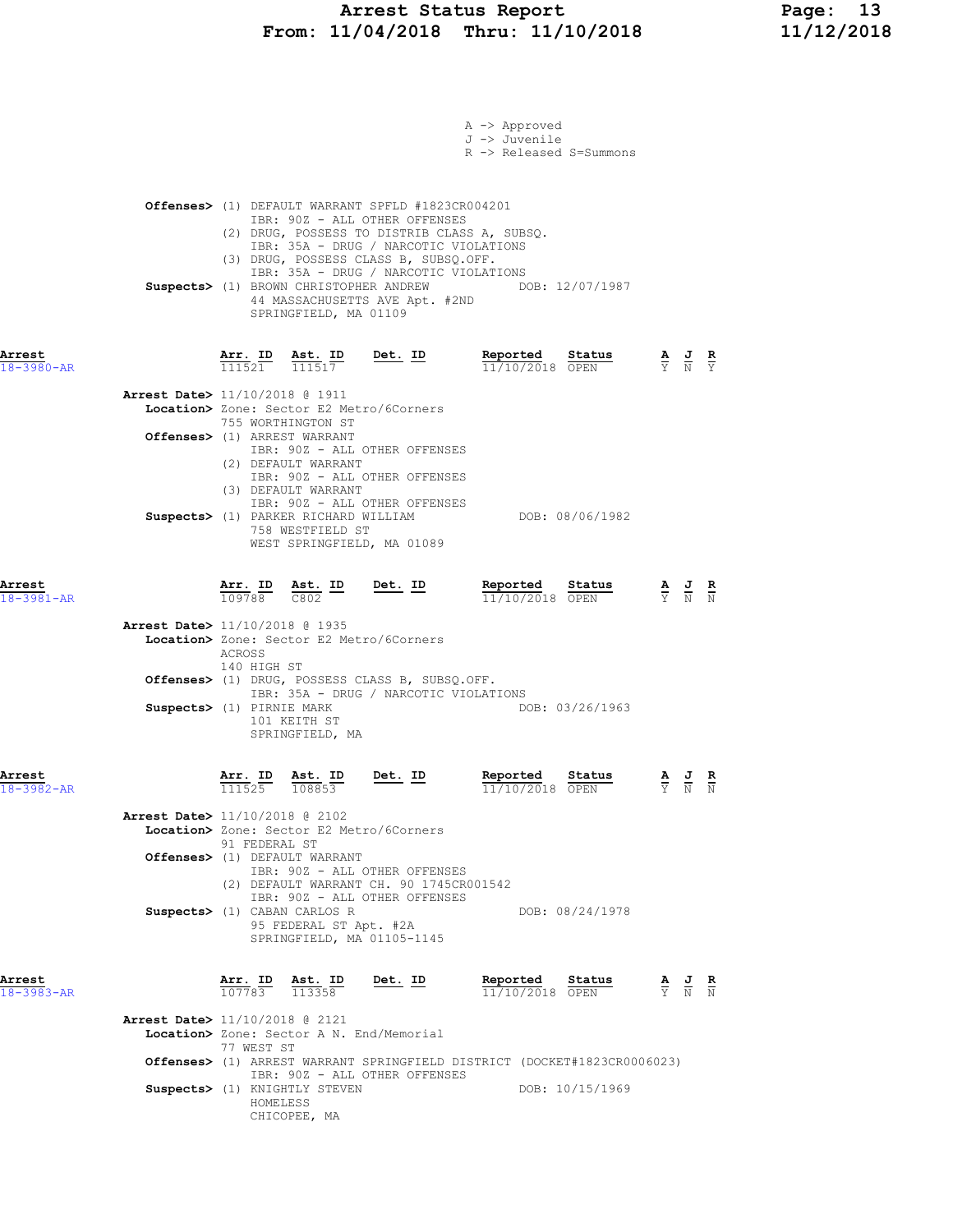# Arrest Status Report Page: 14 From: 11/04/2018 Thru: 11/10/2018

|  | A -> Approved |                         |
|--|---------------|-------------------------|
|  | J -> Juvenile |                         |
|  |               | R -> Released S=Summons |

| Arrest<br>$18 - 3984 - AR$ |                                          | Arr. ID<br>$\frac{1111}{103520}$ $\frac{11111}{103391}$ | Ast. ID                                                                                            | $Det. ID$                                                                                                                                                                                                                                                                                                                                                                                                                                                                                                                                                                                                               | Reported<br>11/10/2018 OPEN                                                                                                                                                                                                                                                                         | Status          |                                 | $\frac{\mathbf{A}}{\mathbf{Y}}$ $\frac{\mathbf{J}}{\mathbf{N}}$ $\frac{\mathbf{R}}{\mathbf{Y}}$ |                               |
|----------------------------|------------------------------------------|---------------------------------------------------------|----------------------------------------------------------------------------------------------------|-------------------------------------------------------------------------------------------------------------------------------------------------------------------------------------------------------------------------------------------------------------------------------------------------------------------------------------------------------------------------------------------------------------------------------------------------------------------------------------------------------------------------------------------------------------------------------------------------------------------------|-----------------------------------------------------------------------------------------------------------------------------------------------------------------------------------------------------------------------------------------------------------------------------------------------------|-----------------|---------------------------------|-------------------------------------------------------------------------------------------------|-------------------------------|
|                            | Arrest Date> 11/10/2018 @ 2135           | SCHOOL OF FISH<br>1865 PAGE BLVD                        | (3) UNINSURED MOTOR VEHICLE<br>Suspects> (1) GRAVELLE JUSTIN A<br>160 GARNET ST<br>SPRINGFIELD, MA | Location> Zone: Sector D1 Indian Orchard<br>Offenses> (1) LICENSE SUSPENDED, OP MV WITH<br>(2) UNREGISTERED MOTOR VEHICLE<br>(4) NUMBER PLATE VIOLATION TO CONCEAL ID<br>IBR: 90Z - ALL OTHER OFFENSES<br>IBR: 90Z - ALL OTHER OFFENSES                                                                                                                                                                                                                                                                                                                                                                                 | IBR: 99 - TRAFFIC, TOWN BY-LAW OFFENSES<br>IBR: 99 - TRAFFIC, TOWN BY-LAW OFFENSES<br>IBR: 99 - TRAFFIC, TOWN BY-LAW OFFENSES<br>IBR: 99 - TRAFFIC, TOWN BY-LAW OFFENSES<br>(5) DEFAULT WARRANT 1645CR001720 CH90 OFFENSES<br>(6) DEFAULT WARRANT 1823CR001038 SUSPENDED LICENSE<br>DOB: 12/13/1994 |                 |                                 |                                                                                                 |                               |
| Arrest<br>$18 - 3985 - AR$ |                                          | Arr. ID                                                 | Ast. ID<br>108863 109869                                                                           | $Det. ID$                                                                                                                                                                                                                                                                                                                                                                                                                                                                                                                                                                                                               | Reported Status<br>11/10/2018 OPEN                                                                                                                                                                                                                                                                  |                 |                                 | $\frac{\mathbf{A}}{\mathbf{Y}}$ $\frac{\mathbf{J}}{\mathbf{N}}$ $\frac{\mathbf{R}}{\mathbf{N}}$ |                               |
|                            | <b>Arrest Date&gt;</b> 11/10/2018 @ 2218 | 2273 MAIN ST                                            |                                                                                                    | Location> Zone: Sector A N. End/Memorial                                                                                                                                                                                                                                                                                                                                                                                                                                                                                                                                                                                |                                                                                                                                                                                                                                                                                                     |                 |                                 |                                                                                                 |                               |
|                            |                                          |                                                         |                                                                                                    | IBR: 90Z - ALL OTHER OFFENSES                                                                                                                                                                                                                                                                                                                                                                                                                                                                                                                                                                                           | <b>Offenses&gt;</b> (1) ARREST WARRANT (DOCKET #1523CR008118 UNLICENSED OPERATION)                                                                                                                                                                                                                  |                 |                                 |                                                                                                 |                               |
|                            |                                          |                                                         | Suspects> (1) FONTANEZ JOSE LUIS<br>15 ALLENDALE ST<br>SPRINGFIELD, MA                             |                                                                                                                                                                                                                                                                                                                                                                                                                                                                                                                                                                                                                         | DOB: 05/29/1987                                                                                                                                                                                                                                                                                     |                 |                                 |                                                                                                 |                               |
| Arrest<br>18-3986-AR       |                                          |                                                         | 111303 108864                                                                                      |                                                                                                                                                                                                                                                                                                                                                                                                                                                                                                                                                                                                                         | Arr. ID Ast. ID Det. ID Reported Status 11302<br>Reported Status<br>11/10/2018 OPEN                                                                                                                                                                                                                 |                 |                                 | $\frac{\mathbf{A}}{\mathbf{Y}}$ $\frac{\mathbf{J}}{\mathbf{N}}$ $\frac{\mathbf{R}}{\mathbf{Y}}$ |                               |
|                            | Arrest Date> 11/10/2018 @ 2359           | 49 GIRARD AVE                                           | Location> Zone: Sector F1 McKnight/Bay                                                             |                                                                                                                                                                                                                                                                                                                                                                                                                                                                                                                                                                                                                         |                                                                                                                                                                                                                                                                                                     |                 |                                 |                                                                                                 |                               |
|                            |                                          |                                                         | Offenses> (1) ROBBERY, ARMED & MASKED<br>IBR: 120 - ROBBERY                                        |                                                                                                                                                                                                                                                                                                                                                                                                                                                                                                                                                                                                                         |                                                                                                                                                                                                                                                                                                     |                 |                                 |                                                                                                 |                               |
|                            |                                          |                                                         | SPRINGFIELD, MA                                                                                    | (2) B&E VEHICLE/BOAT NIGHTTIME FOR FELONY<br>IBR: 23F - THEFT FROM MOTOR VEHICLE<br>(3) B&E VEHICLE/BOAT NIGHTTIME FOR FELONY<br>IBR: 23F - THEFT FROM MOTOR VEHICLE<br>(4) B&E VEHICLE/BOAT NIGHTTIME FOR FELONY<br>IBR: 23F - THEFT FROM MOTOR VEHICLE<br>(5) BURGLARIOUS INSTRUMENT, POSSESS<br>IBR: 90Z - ALL OTHER OFFENSES<br>(6) RECEIVE STOLEN PROPERTY -\$1200<br>IBR: 280 - STOLEN PROPERTY OFFENSES<br>(7) RECEIVE STOLEN PROPERTY -\$1200<br>IBR: 280 - STOLEN PROPERTY OFFENSES<br>(8) NUMBER PLATE VIOLATION TO CONCEAL ID<br>Suspects> (1) MALDONADO CHRISTOPHER ALEXANDER<br>129 WESTFORD AVE Apt. #3RD | IBR: 99 - TRAFFIC, TOWN BY-LAW OFFENSES                                                                                                                                                                                                                                                             | DOB: 12/11/1991 |                                 |                                                                                                 |                               |
| Arrest<br>18-3987-AR       |                                          | $\frac{\text{Arr.}}{111303}$                            | <u>Ast. ID</u><br>108864                                                                           | Det. ID                                                                                                                                                                                                                                                                                                                                                                                                                                                                                                                                                                                                                 | Reported<br>11/10/2018 OPEN                                                                                                                                                                                                                                                                         | Status          | $\frac{\mathbf{A}}{\mathbf{Y}}$ | $\frac{J}{N}$                                                                                   | $rac{\mathbf{R}}{\mathrm{Y}}$ |

Arrest Date> 11/10/2018 @ 2359

Location> Zone: Sector F1 McKnight/Bay